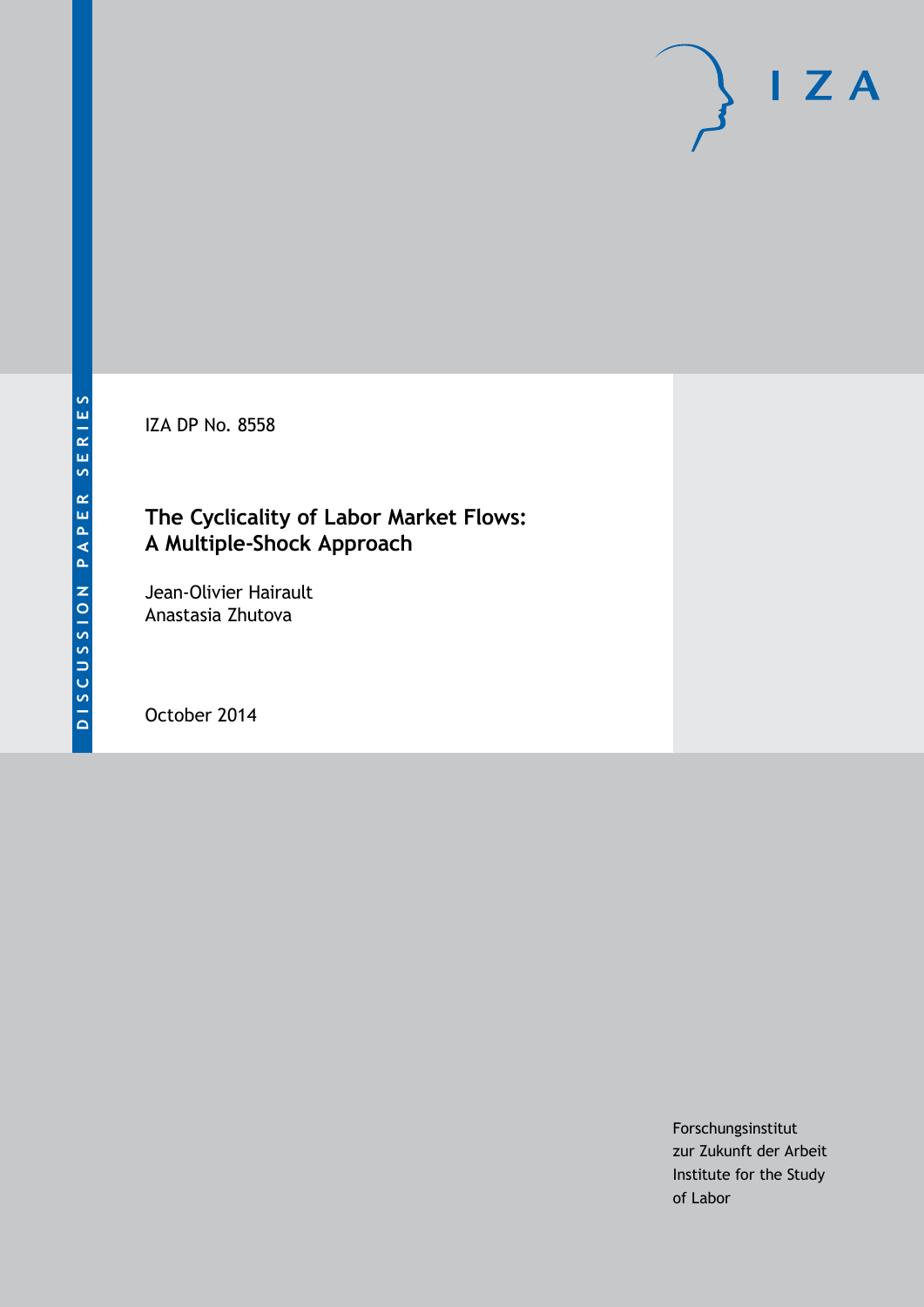# **The Cyclicality of Labor Market Flows: A Multiple-Shock Approach**

## **Jean-Olivier Hairault**

*PSE, University of Paris I and IZA*

### **Anastasia Zhutova**

*PSE, University of Paris I*

Discussion Paper No. 8558 October 2014

IZA

P.O. Box 7240 53072 Bonn Germany

Phone: +49-228-3894-0 Fax: +49-228-3894-180 E-mail: [iza@iza.org](mailto:iza@iza.org)

Any opinions expressed here are those of the author(s) and not those of IZA. Research published in this series may include views on policy, but the institute itself takes no institutional policy positions. The IZA research network is committed to the IZA Guiding Principles of Research Integrity.

The Institute for the Study of Labor (IZA) in Bonn is a local and virtual international research center and a place of communication between science, politics and business. IZA is an independent nonprofit organization supported by Deutsche Post Foundation. The center is associated with the University of Bonn and offers a stimulating research environment through its international network, workshops and conferences, data service, project support, research visits and doctoral program. IZA engages in (i) original and internationally competitive research in all fields of labor economics, (ii) development of policy concepts, and (iii) dissemination of research results and concepts to the interested public.

IZA Discussion Papers often represent preliminary work and are circulated to encourage discussion. Citation of such a paper should account for its provisional character. A revised version may be available directly from the author.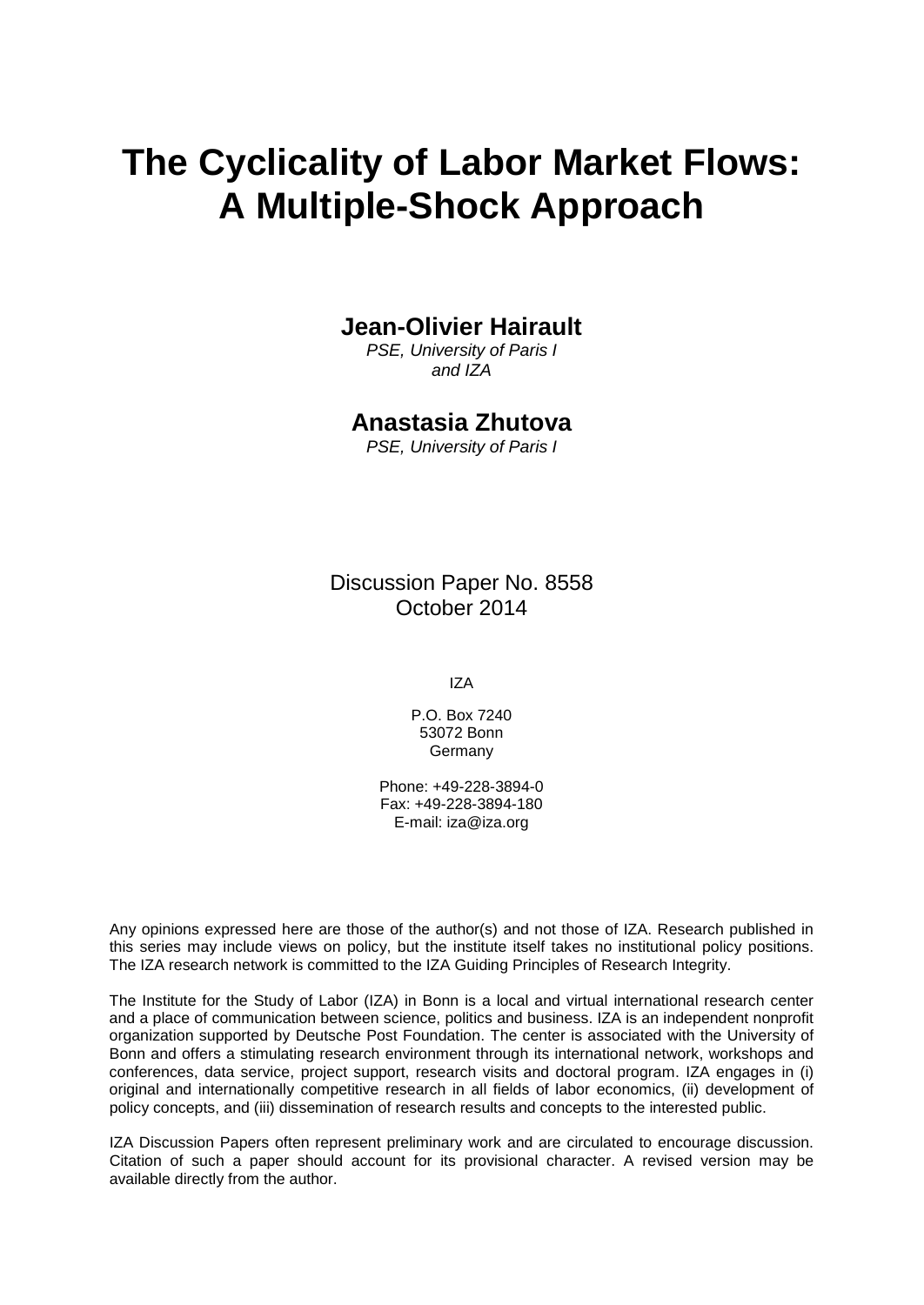IZA Discussion Paper No. 8558 October 2014

# **ABSTRACT**

# **The Cyclicality of Labor Market Flows: A Multiple-Shock Approach**

In this paper, we aim to provide a comprehensive view of the unemployment dynamics generated by different structural shocks. We show that the relative contribution of the job finding and separation rates to the unemployment dynamics depends on a type of structural shocks. Identified using a sign restrictions approach, the shocks of our Bayesian Structural VAR model capture the possible shifts in the three conditions determining labor market equilibrium in any matching models, namely: the Beveridge curve, the job creation condition, and the job destruction condition. Using US data we then identify a shock to the profitability of a match (the *aggregate shock*), a shock specific to the existing jobs (*job-specific shock*) and a shock to the efficiency of the matching process (*search shock*). The two former shocks generate a quite balanced contribution of the two transition rates to the volatility of unemployment, whereas the search shock implies a disproportionate importance of the job finding rate. We find the same result for French data, which assesses the robustness of the pattern generated by these structural shocks. The difference between the two countries lies more in the relative importance of the shocks. The search shock appears more significant in France, which in the end reinforces the predominant role of the job finding rate in this country.

JEL Classification: E24, J6

Keywords: unemployment variability, job separation, job finding, Bayesian Var

Corresponding author:

Jean-Olivier Hairault Université de Paris 1 106-112 Bld de l'Hôpital 75647 Paris Cedex 13 France E-mail: [joh@univ-paris1.fr](mailto:joh@univ-paris1.fr)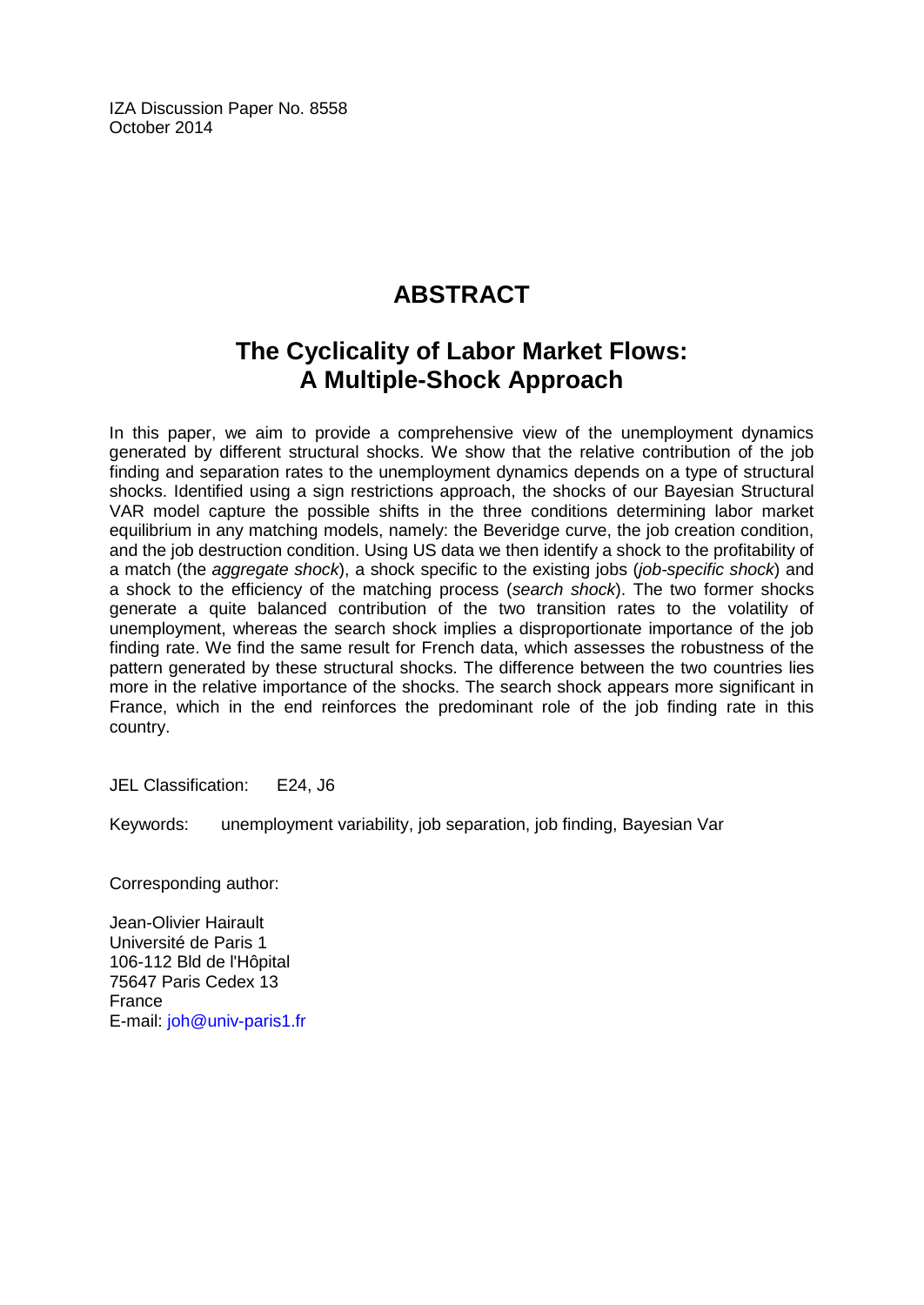### 1 Introduction

Despite the fact that this issue has been raised in the literature for quite some time, there is still no consensus view about what drives the dynamics of unemployment during recessions and what is the propagation mechanism of the shocks affecting the labor market. By examining the joint movements of unemployment and vacancies, determined by the job creation and job destruction rates and the effectiveness of the matching process, Blanchard and Diamond (1990) came to the conclusion that during a phase of low economic activity the fall in employment is due to the increase in the separation rate.<sup>[1](#page-3-0)</sup> These findings were consistent with the idea proposed by Haan et al. (1997) that the breakdown in the employment relationship plays a major role in generating persistence in output fluctuations. On the other hand, simple analysis of variance decomposition of unemployment held by Shimer (2012) supports the idea of the separation rate being "acyclical" and therefore it does not contribute a lot to the dynamics of unemployment. In other words, the story told by Shimer (2012) and also by Hall (2005) states that the unemployment rate rises during recessions because it is harder to find a job, not because the firms start to fire more.<sup>[2](#page-3-1)</sup> However, based on the same unconditional variance decomposition exercise, their inference has been challenged by Fujita and Ramey (2008) and Elsby et al. (2009) who show that the separation rate cannot be disregarded in the US data. This quite balanced view of the relative importance of the transition rates also prevails in UK (Smith (2010)) and French data (Hairault et al. (2012)).

However, the unconditional features shown in the previous papers could be a mix of quite different factors, since the response of the unemployment rate may differ depending on the source of the shock. Therefore, in this paper, we aim at providing a more comprehensive view of the unemployment dynamics generated by different structural shocks and of the relative contribution of the job finding and separation rates conditional on each shock. We believe that this conditional approach is potentially of interest in order to reveal the structural characteristics of the labor market. From this point of view, we provide an economic interpretation of the results arising from unconditional variance decomposition: are they common to all shocks, or do they hide a large heterogeneity across structural shocks? This is not at all the same structural interpretation of the relative role of the transition rates in unemployment volatility. Considering the impact of all disturbances on labor market fluctuations together is particularly damaging as we are focusing on propagation mecha-

<span id="page-3-0"></span><sup>&</sup>lt;sup>1</sup>See also Davis and Haltiwanger, 1990.

<span id="page-3-1"></span> $2$ See Shimer (2012) for a literature review on this topic.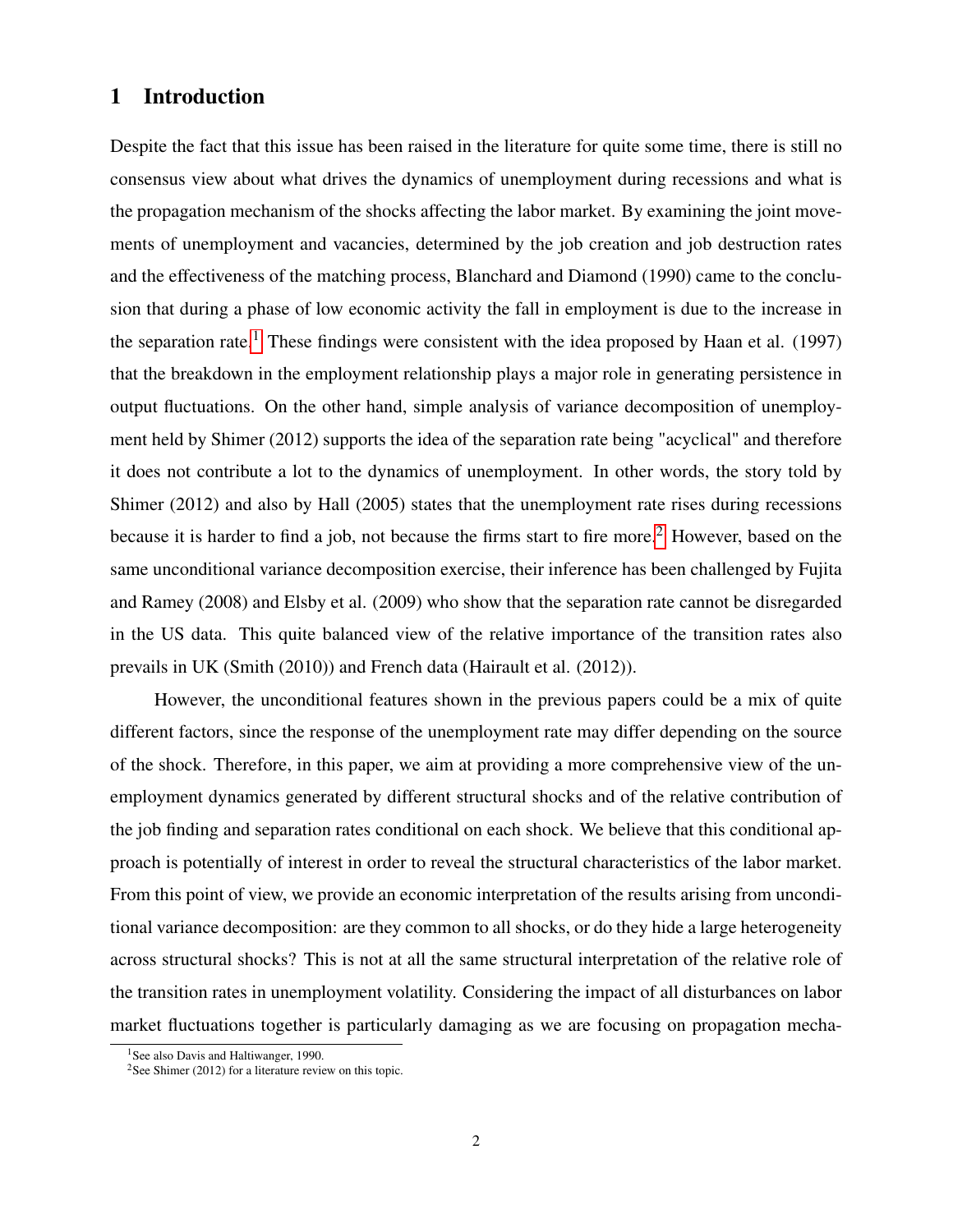nisms, especially when aiming to compare differences across countries. It is hard to say whether the differences observed on the unconditional variance decomposition are due to country-specific shocks or due to the propagation mechanism which differs for common shocks.

Other studies like Fujita (2011) and Canova, Lopez-Salido and Michelacci (2012) have already investigated partially the relative contribution of job finding and separation rates to unemployment volatility, conditional on well-identified shocks. Using Bayesian Structural VAR with the sign restriction approach, Fujita (2011) identifies only one type of shock that shifts the labor market equilibrium along the Beveridge curve. This aggregate shock generates a quite balanced contribution of the two transitions rates, though the job finding rate appears slightly dominant. This is close to the result given by the unconditional variance decomposition. Canova et al. (2012) focus on both investment-neutral and investment-specific technology shocks using long-run restrictions. For neutral shocks, their results on the relative contribution of the transition rates to the dynamics of unemployment are in line with those of Fujita: an increase in firing just after the shock drives the changes in the unemployment rate, whereas the adjustment of the job finding rate contributes most in one year after the shock occurred.

While Fujita (2011) or Canova et al. (2012) focus on shocks arising from conditions in the goods market (either the aggregate supply or the aggregate demand), we extend the analysis in the direction of labor market shocks which effect either the job creation conditions or the job separation conditions. Our approach is more consistent with the objective of identifying different types of shocks that could unveil some heterogeneity for the relative contribution of the transition rates to unemployment volatility. These structural disturbances identified via sign restrictions are particularly well-suited to exploit the theoretical implications of the matching model in terms of responses in the separations and finding rates. The methods based on traditional contemporaneous zero and long-run restrictions for structural identification of empirical models would constrain our analysis, because: i) there is no reason to suppose a recursive structure for the model featuring the dynamics of the labor market; ii) it is a questionable issue whether there is a permanent shock to the unemployment dynamics and we are interested only in the transitory ones. Thus we complete the study initiated by Fujita (2011) by identifying other structural shocks to the US data, and quantifying the relative contribution of the transition rates given a particular shock. We also propose the same analysis for the French labor market, which is of particular interest to our research considering the huge difference in labor market institutions between these two countries.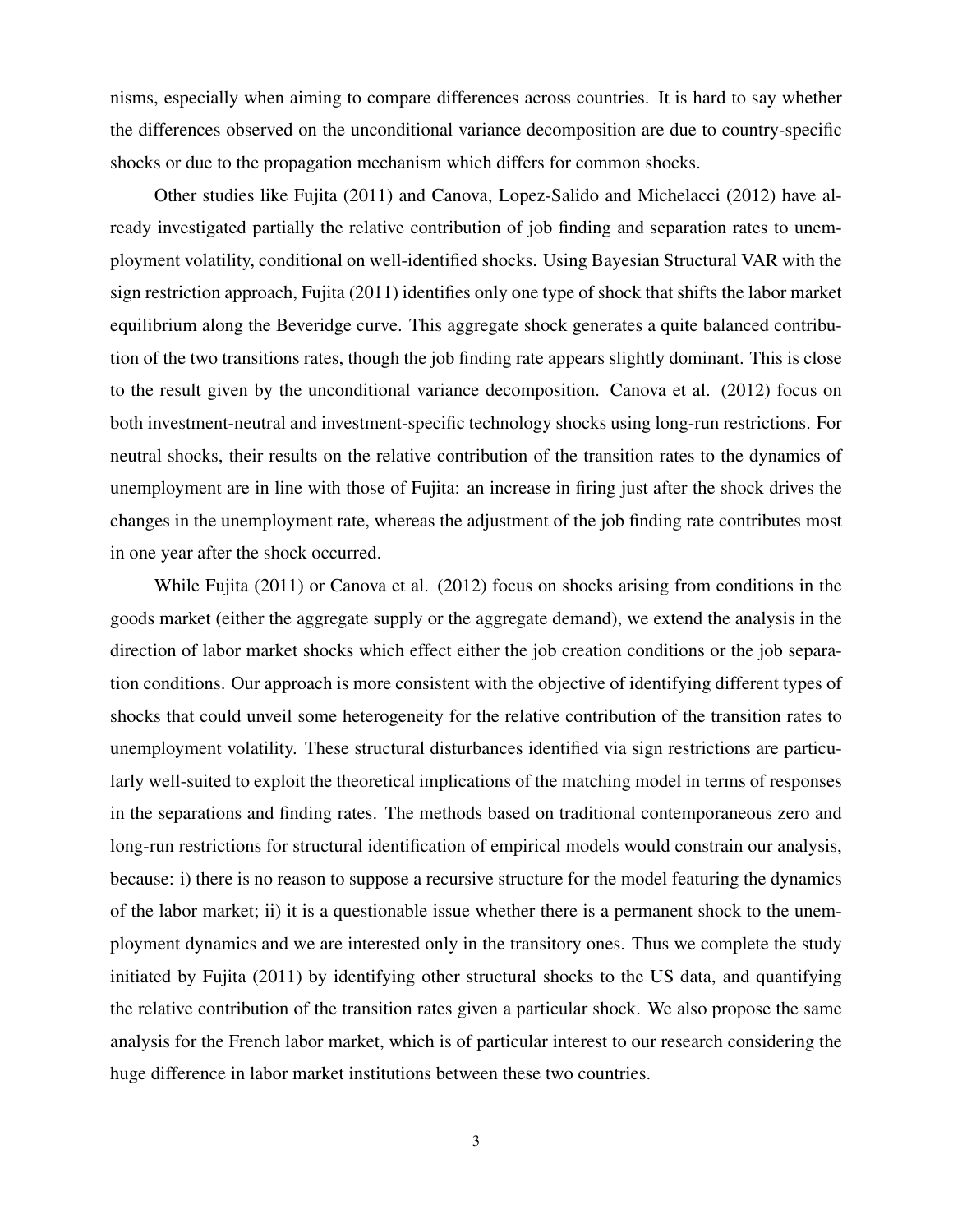We start by decomposing the fluctuations of the main labor market variables conditional on a particular set of typical shocks that are responsible for most of the disturbances in unemployment. Focusing on a simple three-variable Bayesian Structural VAR model including vacancies, job finding and separation rates, and using a sign restrictions approach, our identification strategy is based on the canonical search and matching model `*a la* Pissarides. We identify three types of shocks that are the most valuable in understanding fluctuations in unemployment: i) a shock to the profitability of a match (the *aggregate shock* considered in Fujita (2011)); ii) a shock specific to the existing jobs (*job-specific shock*), and iii) a shock to the efficiency of the matching process (*search shock*). These shocks capture the possible shifts in the three conditions determining the labor market equilibrium in any matching models, namely: the Beveridge curve (BC), the job creation condition (JC) and the job destruction condition (JD). In this way, we aim to identify the generic shocks affecting the labor market equilibrium. They can then be identified by their different implications on the co-movements between the two transition rates and between vacancies and unemployment stocks. Once the empirical model is estimated and identified, we can reconstruct the historical time series conditional on each shock, and examine the contribution of job finding and separation rates, as was proposed in Shimer (2005b).

We find that all three shocks imply a different propagation mechanism underlying the distinct role of separation and finding rates, leading to the revelation of some heterogeneity across labor market shocks. Typically, the aggregate shock and more surprisingly the job-specific shock generate a quite balanced contribution of the two transition rates to the volatility of unemployment, whereas the search shock implies a disproportionate importance for the job finding rate. We find the same kind of results for French data, which confirms the robustness of the patterns generated by these structural shocks. However, we do observe some quantitative differences, as for example, the more important weight of the finding rate when aggregate shocks are considered. We also show that the difference between the two countries also lies in the relative importance of the shocks. The search shock appears more significant in France, which in the end reinforces the predominant role of the job finding rate in this country.

Aside from studying the dynamic effects of the whole set of shocks important to the fluctuations in unemployment, this paper certainly also provides a better identification scheme than in Fujita (2011). The unrestricted disturbances in the empirical model of Fujita (2011) might as well fulfill the sign restrictions imposed on the aggregate shock and thereby distort the identification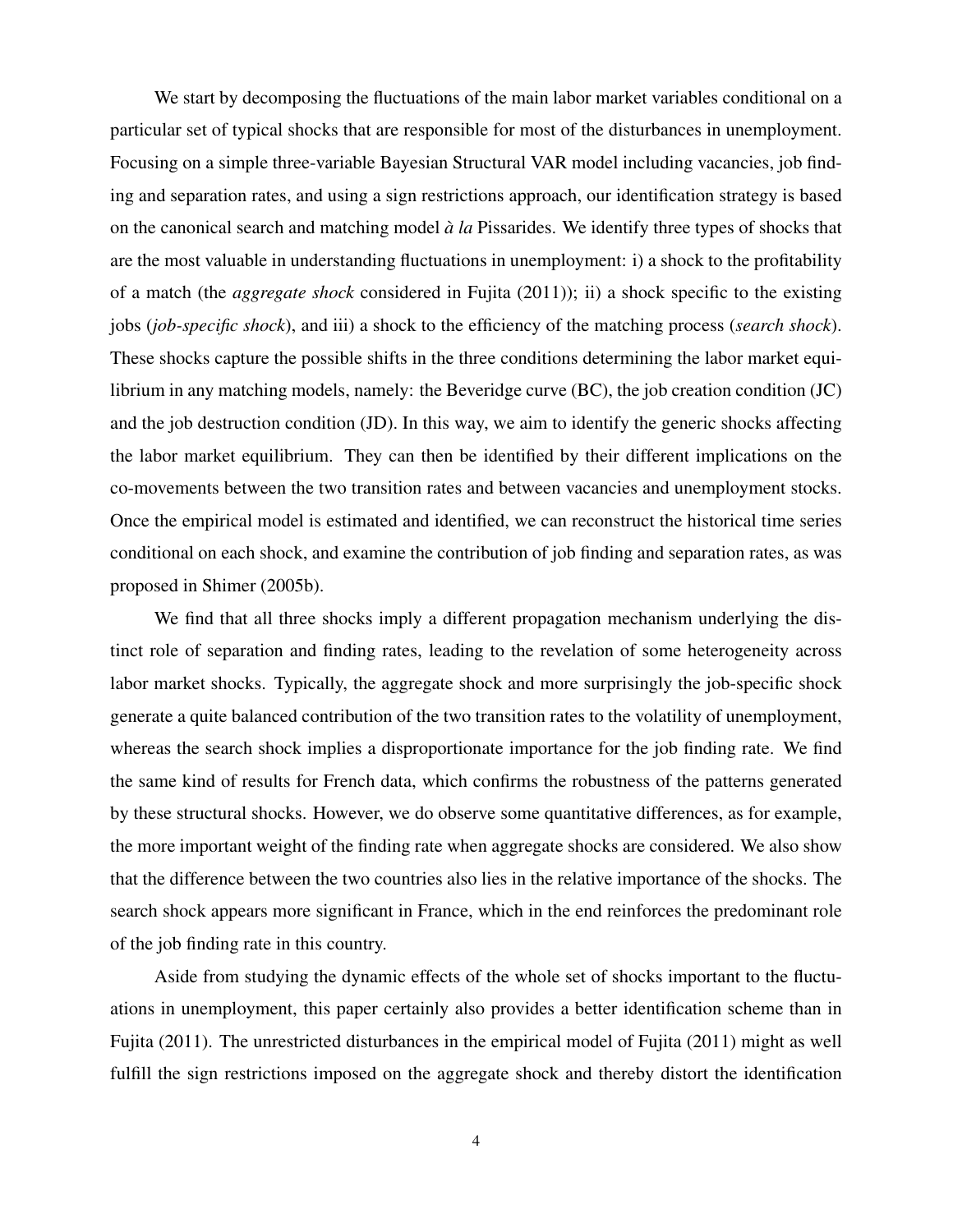strategy. Several studies have pointed out this issue (Fry and Pagan (2009) and Paustian (2007)). By simulating data from the estimated DSGE model, Wouters (2005) and Canova and Paustian (2011) show that the SVAR models with a minimum set of restrictions (i.e. with some shocks left unidentified) are not able to generate a "true" impulse response. Indeed we obtain a much higher importance of the aggregate shock in the variance of the unemployment rate than Fujita (2011) does.

The paper is organized as follows. In the first section, we present the empirical strategy with the identifying restrictions. Then we present the results for US data in the next section. Section 3 is devoted to the French economy. The last section concludes.

### 2 Empirical Methodology

#### 2.1 Description of the data and of the Bayesian VAR methodology

To approximate the DGP of labor market time series we use an unrestricted VAR which includes a natural logarithm of vacancies and the flow hazard rates for workers' transitions in and out of unemployment: the separation and finding rates respectively. Seasonally and working day adjusted data is averaged over quarters. The sample we use to study the US case runs from 1976:Q1 to 2006:Q4; the separation and job finding rates are adopted from Fujita and Ramey (2006), and vacancies are approximated by the index of help-wanted advertisements released by the Conference Board. For the French case, we use quarterly data from 1996:Q1 to 2010:Q4; the transition rates were constructed by Hairault et al. (2012), and the information on vacancies is produced by the French Public Employment Service. Despite the fact that we are working with a three dimensional VAR model, it is possible to deduce the behavior of unemployment using the gross flows to account for its transition from one quarter to another, as it was done for example by Fujita (2011).

To interpret responses to the shocks as short-term dynamics around a stationary (steady) state and to get rid of low frequency movements, we detrend the data with a quadratic trend which is basically the same as applying the HP-filter with  $\lambda = 10^5$ . The lag length is set to 2 quarters for the US data, as is commonly done in the literature. For France, to determine the lag length of the VAR model we use the Hannan and Quinn Criterion (HQC), the Akaike Information Criterion (AIC) and the Schwarz' Bayesian Information Criterion (BIC). The three information criteria give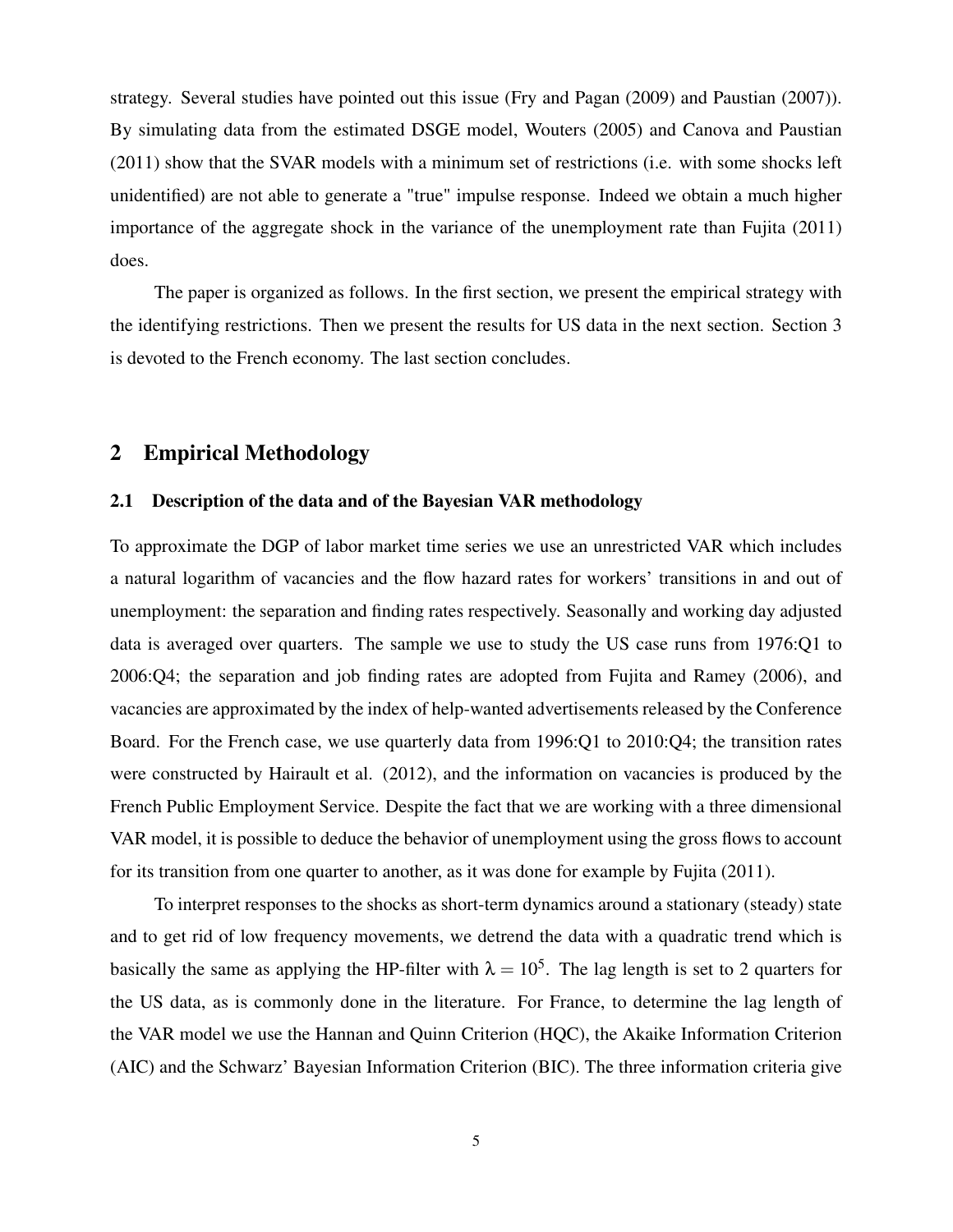different conclusions on this matter. The BIC indicates that the dynamics of the labor market is well described by a  $VAR(1)$ , whereas the AIC and HQC favor the VAR $(2)$ . While the lag length of 1 quarter may seem not to be sufficient enough to recover the regression coefficient consistent with the persistence of the data, the lag length of 2 quarters may lead to over-parametrization and introduce some noise. We choose VAR(2) to be our benchmark for the French case and we present the results using a 1 quarter lag length in the robustness check.

The information on the structural disturbances cannot be directly retrieved from the VAR, since it is a reduced-form model. So we proceed as follows. We use Bayesian methods to estimate the VAR, based on the formulas provided by Uhlig (2005). From the reduced form residuals, we build innovations which are serially and contemporaneously uncorrelated and then we use theory to determine which of these orthogonal innovations have a meaningful economic interpretation.

Let the structural VAR model be of the form:

$$
A_0Z_t = A(L)Z_{t-1} + \varepsilon_t, \varepsilon_t \sim N(0,I)
$$

To identify the model we need to find a contemporaneous matrix  $A_0$  such that  $\varepsilon_t = A_0 u_t$ , where  $u_t$  is the vector of the reduced form residuals with variance-covariance matrix  $\Sigma$ . In order to obtain a candidate for  $A_0$  we use an eigenvalue-eigenvector decomposition of Σ, and the orthonormal matrix *Q* which is obtained from the QR decomposition of a random matrix drawn from the standard independent distribution in a way that  $A0^{-1}\epsilon_{t}\epsilon_{t}^{'}$  $\mathcal{L}_t'[\text{A}0^{-1}]' = \left\lceil PD^{1/2}Q\right\rceil$  ε<sub>t</sub>ε $_t'$  $\int_{t}^{\prime} \left[ PD^{1/2}Q \right]^{'} = \Sigma^{3}$  $\int_{t}^{\prime} \left[ PD^{1/2}Q \right]^{'} = \Sigma^{3}$  $\int_{t}^{\prime} \left[ PD^{1/2}Q \right]^{'} = \Sigma^{3}$ To choose among all sets of  $A_0$  those that are structurally interpretable, we use the methodology proposed in Faust (1998), Canova and De Nicoló (2002), and Uhlig (2005) which consists in imposing sign restrictions directly on impulse responses in order to identify the model. The objective is to produce impulse responses that will conform the search and matching model.

The problem of the sign restriction approach as well as of all other methods of structural identification is that it does not provide a unique model.<sup>[4](#page-7-1)</sup> Thus, for each of total *n* draws from the posterior distribution of parameters we search for *m* draws of the rotation matrices *Q*. However, if for a particular draw from the posterior distribution we have to reject more than 50,000 candidates of matrices *Q* to find the one that satisfies our restrictions, we would reject this draw and take another set of estimators. The number of 50,000 seems to us quite reasonable since with this threshold the total number of rejected draws from the posterior distribution was less than 15 %.

<span id="page-7-1"></span><span id="page-7-0"></span> $3$ See J. Rubio-Ramirez, D. Waggoner, and T. Zha (2010) for a description of the method.

<sup>4</sup>Even if one uses Cholesky and obtains a unique contemporaneous matrix, the model is not uniquely identified unless one is ready to agree that there is only one possible recursive model compatible with the data.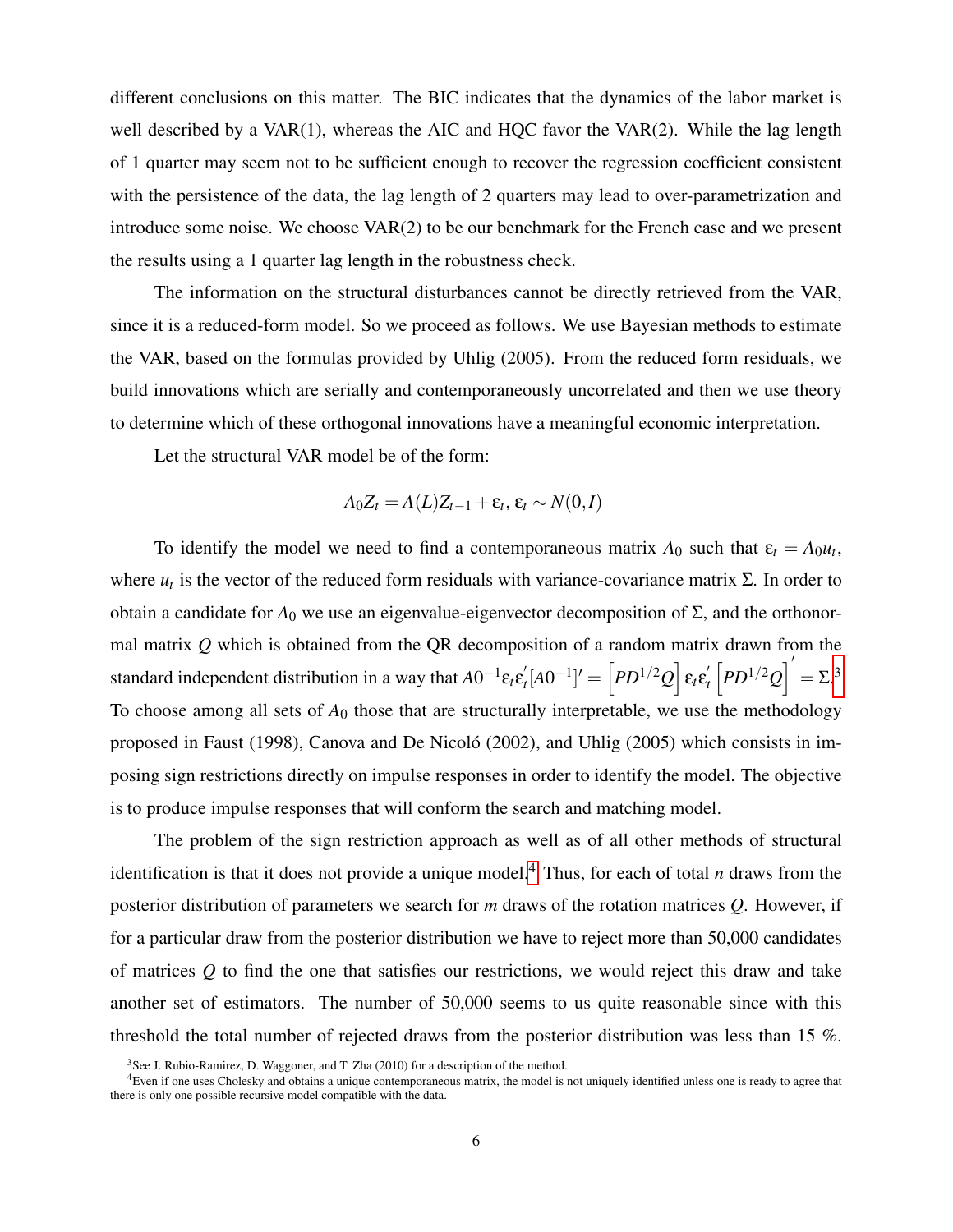Table [5](#page-25-0) of the [Appendix A.1](#page-25-1) presents the information on: i) the total number of draws from the posterior distribution of parameters; ii) the number of draws of the rotation matrices  $Q$ ; iii) the number of accepted draws; iv) the average number  $(q^{mean})$  and the standard deviation  $(q^{std})$  of the rotation matrices *Q* needed to find one that matches all restrictions.

Once we have explored the space of identifications and selected a certain number of candidates, we describe responses of labor market variables to one standard deviation change in all shocks in turn. The question now is how to present these impulse responses. As was argued by Fry and Pagan (2009), the median does not give us the information on sampling uncertainty but on the distribution across models. It means that we cannot be sure that there is a rotation matrix Q that would give us the impulse responses compatible with the medians found from the total distribution of draws. Hence, in addition to the median we will also present the impulse response functions from one single model which minimizes the difference between its IRF and those of the median across the horizon of 36 quarters. To do so, we will use the methodology proposed by Fry and Pagan (2009).

#### 2.2 Identification of the structural shocks

Our identification scheme is based on the canonical search and matching theory as presented in Pissarides (2000). We identify the structural shocks as specific shifts to the labor market equilibrium conditions, the job creation (JC), the job destruction (JD) and the Beveridge curve (BC). All these shocks affect labor market flows and unemployment, but in a very different way according to the nature of the shift. These are generic structural shocks in the sense that a large set of specific shocks shares the same characteristics. In this way, the identification ensures that these shocks are recovered even for the smaller French sample, and it justifies the use of the methodology we apply. The generic shocks assure identification of structural shocks of approximately the same order. This is important since it is hard to recover the true impulse responses to the less pronounced shock.<sup>[5](#page-8-0)</sup>

<span id="page-8-0"></span><sup>5</sup>As it was argued in Paustian (BEJM, 2007), Canova and Paustian (2011, JME), Fry and Pagan (2007) two conditions should be satisfied in order to recover a correct impulse response using the sign restriction approach: (i) a maximum number of restrictions should be imposed; plus (ii) the variance of the shock under study must be sufficiently large. While the first condition is satisfied as we discussed above, it is worth making some comments on behalf of the second one. The standard deviations (presented as the medians of the posterior distribution) of three shocks are 0.0315, 0.0076 and -0.0349. Thus we can state that the relative strength of the variance signals is very close to be of the same order to provide successful inference.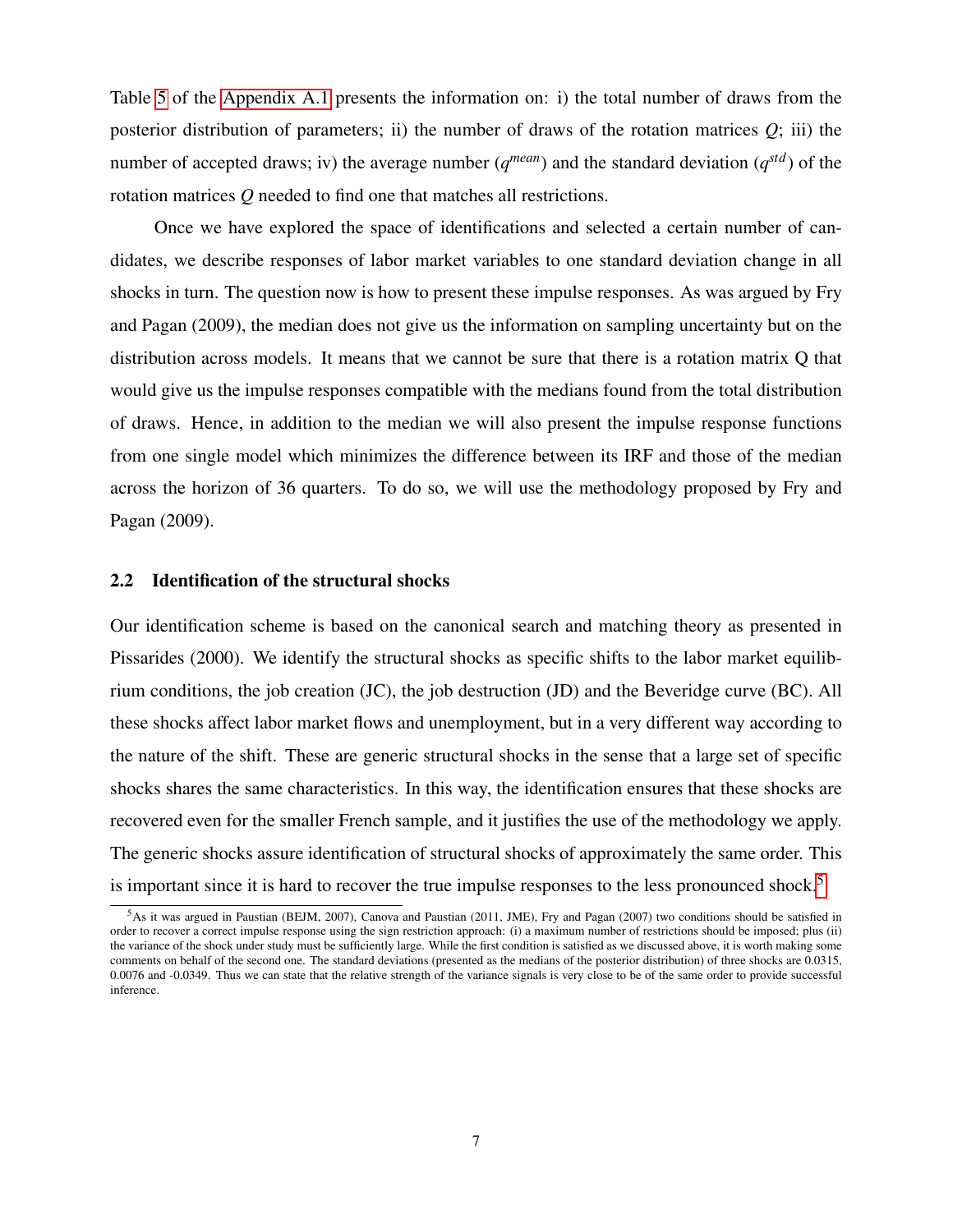#### 2.2.1 The aggregate shock

We first identify a shock that affects the job surplus via the profitability margin arising from the goods market, either on the aggregate supply side, whatever the type of productivity shocks, or on the aggregate demand side, whatever the type of demand shocks. We prefer to oppose this generic aggregate shock to more specific labor market shocks rather than disentangling it into different technology or demand dimensions, because this approach is more parsimonious and, from our point of view, of greater interest as far as it remains centered on the relative contribution of the transition rates to the volatility of unemployment. This type of shock is present in any quantitative DSGE model with labor market search frictions, as in Andolfatto (1996) and Merz (1996), and as restated by Shimer (2005b).



<span id="page-9-1"></span>

We define a negative aggregate shock as one that decreases the job surplus, increases the separation rate and decreases the job finding rate. Both the job creation and destruction conditions are shifted away by this shock, as it affects the profitability condition of both new and existing jobs. Unemployment and vacancies then move along the Beveridge curve, leading to more unemployment and less vacancies. We assume that the direct impact of the aggregate shock on the separation rate dominates the indirect impact caused by lowered labor market tightness and outside opportunities.[6](#page-9-0) Thus we impose a negative response of the job finding rate and a positive one for the separation rate, whereas vacancies are supposed to decline. In Figure [2.1,](#page-9-1) the sign restrictions are motivated on the basis of the steady state adjustment in order to simplify the presentation. The instantaneous responses are consistent with the long run ones, and even traditionally considered as very close in the conditional steady state analysis initiated by Shimer (2005b).

Although the aggregate shock could explain a large proportion of the unemployment volatil-

<span id="page-9-0"></span> $6$ While firms tend to terminate job contracts in response to a negative shock, there is less intention to separate on the side of the workers since there are less opportunities outside.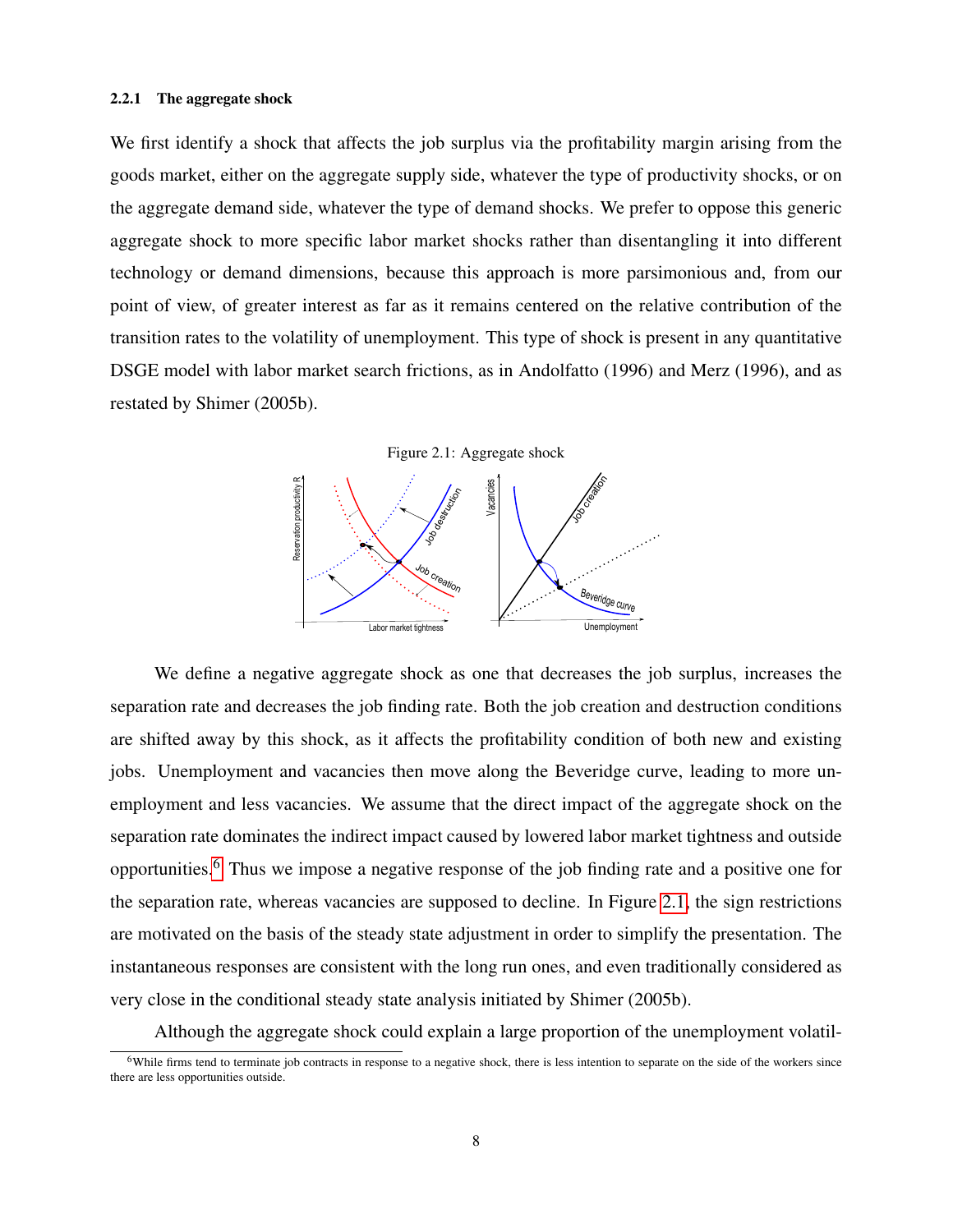ity, obviously it is not enough to understand the swings in the number of unemployed workers, as well as vacancies posted by firms. We are looking to identify two other shocks that will complete the picture of disturbances to the labor market. We distinguish two types of labor market shocks that shift either the job destruction condition or the job creation condition.

#### 2.2.2 The search shock

The search shock is designed to capture any shift in the job creation conditions, which corresponds to a change in the efficiency or the cost of the search process. It provokes an adjustment of the separation rate along the job destruction condition and also shifts the Beveridge curve. Typically, it could come from a change in the search effort from unemployed workers, in the vacancy cost or in the matching efficiency. Whatever the underlying change, this generic search shock is the only one that affects the job separation and job finding rates in the same direction, in the set of structural shocks we identify. Typically, a negative search shock implies a decrease in both transitions rates, as the decrease in the job finding probability lowers the unemployment value and then decreases the separation rate. This shock shifts the Beveridge curve rightward and unambiguously increases unemployment. Consistently to Figure [2.2,](#page-10-0) we then impose a negative response for the two transition rates and a positive one for unemployment. Vacancies are *a priori* affected by the two contradictory dynamics, which is why we leave the response of vacancies unconstrained in order to observe the co-movements between vacancies and unemployment delivered by the data. Here again we want to stress that we are not interested in particular shock, but rather in all the disturbances on the labor market that would provoke a persistent rise in unemployment, caused by the change in the job creation condition. Hence we are looking for shocks satisfying these characteristics, regardless of the reaction of the vacancies.



<span id="page-10-0"></span>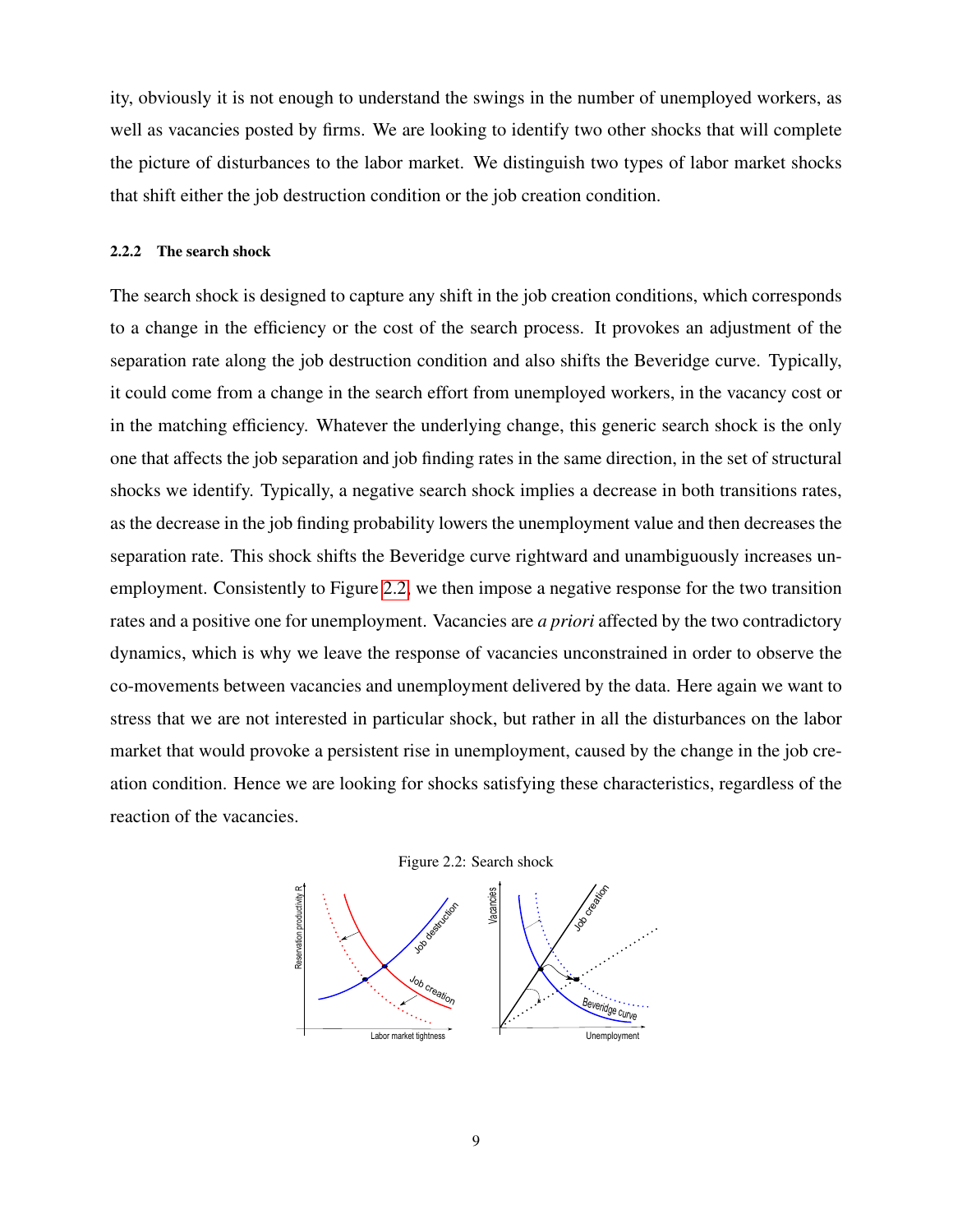#### 2.2.3 The job-specific shock

The job-search shock captures the positive co-movements between vacancies and unemployment: i.e., the shift in the Beveridge curve. It takes into account changes in the job separation probabilities not related to the job creation conditions. This is a shock in the surplus of existing jobs not related to the expected value of vacancies. It leads to an adjustment of the labor market tightness along the job creation condition. As a result, it shifts the Beveridge curve as unemployment is changed due to the high job destruction for the same level of vacancies. This shock is traditionally interpreted as a job-specific shock along the lines of Pissarides (2000). It captures changes in the net surplus of existing jobs due, for instance, to variations in the outside opportunities (not related to the job finding rate), or the emergence of new foreign competitors for domestic goods produced on existing jobs, or a taste switch in favor of foreign firms: e.g., new cars produced in India or clothes in China which compete with existing jobs and not with the new generation of jobs in developed countries.

Figure 2.3: Job specific shock

<span id="page-11-0"></span>

Consistent with Figure [2.3,](#page-11-0) our identifying restrictions of the job-specific shock are such that the initial co-movement between two transition rates is negative as in the case of the aggregate shock, but the rightward-shift in (BC) leads to imposing a positive response in vacancies as a key identifying restriction, relative to the aggregate shock. A recession led by a negative job-specific shock is a period in which there are more firings and less hirings, at least during the first three quarters after the impact. This pushes unemployment up, whereas the vacancies must be higher to compensate for the higher separation rate.

As a result of the discussion above, the restrictions imposed on the contemporaneous matrix are presented in Table [1.](#page-12-0) To account for the asymmetry of the shocks, the restrictions on the responses of the shifted (or as we call it "*active*") transition rate are imposed over three periods. We do it for both cases in which we identify the shocks as being a shift only in the job creation or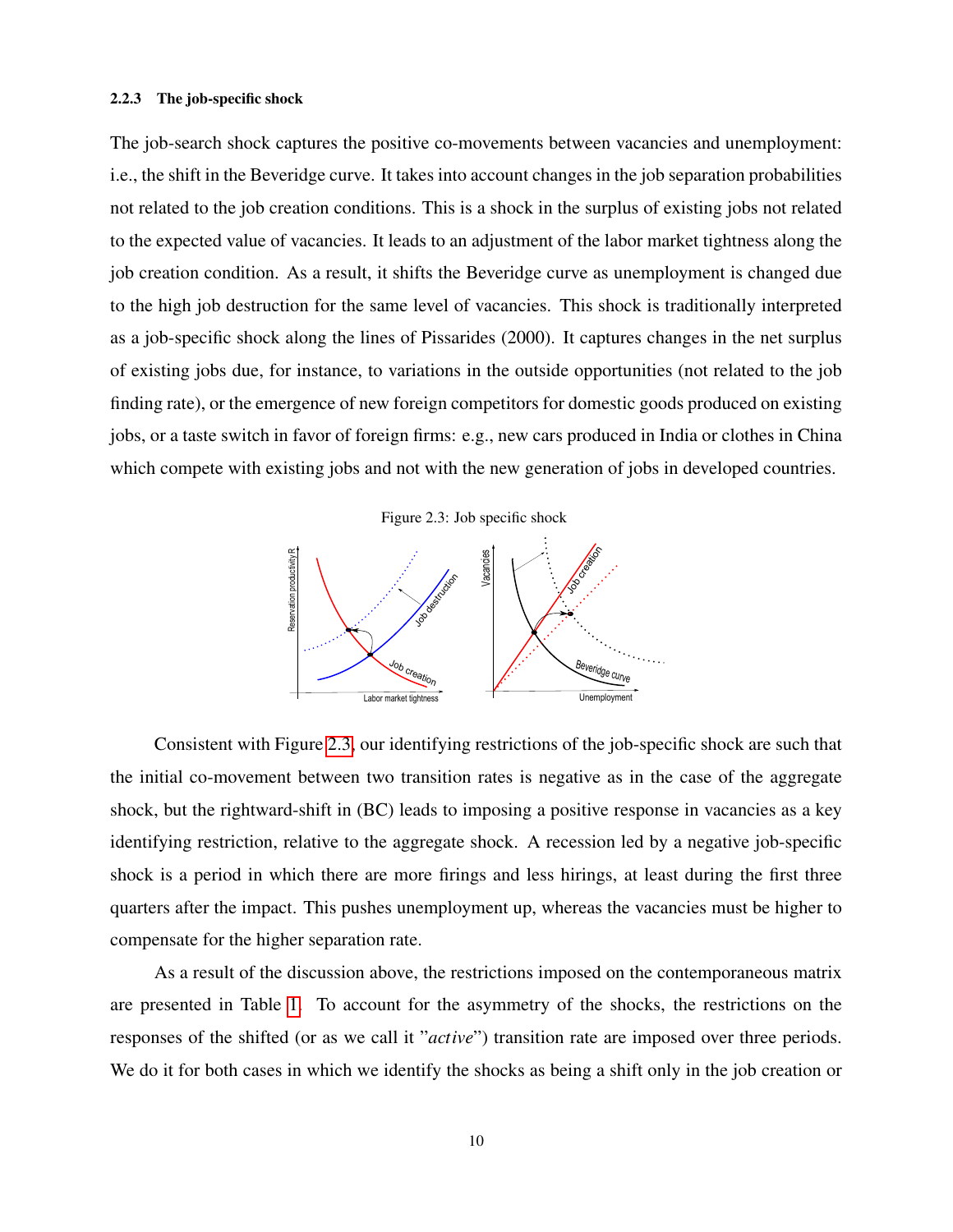<span id="page-12-0"></span>the job destruction condition. Moreover, we impose the unemployment stock to increase over three quarters in order to identify better the labor market shocks.

|                    | separation<br>rate | kk | finding<br>rate | kk | vacancies | kk | changes in the<br>unemployment stock | kk |
|--------------------|--------------------|----|-----------------|----|-----------|----|--------------------------------------|----|
| Aggregate shock    |                    |    |                 |    |           |    |                                      |    |
| Search shock       |                    |    |                 |    |           |    |                                      |    |
| Job specific shock |                    |    |                 |    |           |    |                                      |    |

Table 1: Sign restrictions.

*Note:* " $kk$ " indicates the horizons during which the sign of the impulse responses are restricted.

### 3 Results for US data

Before discussing the relative contribution of separation and finding rates, it is worth saying some words about the propagation mechanism of the structural shocks, which can be visualized with the use of impulse response functions, and which will help in understanding the dynamics of the labor market variables provoked by these shocks. Even though the responses are pretty much determined by the restrictions of our empirical model, in this section we would be able to characterize more precisely the reaction of the system to the exogenous disturbances, but more importantly to assure ourselves that the orthogonal disturbances we found are in fact the ones we are looking for. Also, besides the descriptive analysis, the impulse response functions can provide us with some other valuable information: we can qualify the relative effect of the transition rates by generating the impulse response function of unemployment keeping one of the transition rates constant, as was proposed in Fujita (2011). By comparing these counterfactual IRF with the benchmark case (the one where the dynamics of the transition rates are left unconstrained according to the restrictions), it is possible to deduce the behaviour of unemployment provoked by the changes only in the separation rate or only in the job finding rate.

#### 3.1 Impulse response functions to a negative aggregate shock

The recessionary aggregate shock (Figure [3.1\)](#page-13-0) produces an instantaneous jump in the separation rate, whereas the finding rate sequentially decreases forming a hump-shaped response and reaching its minimum around a year later. Since the matching process takes time, the destroyed jobs push the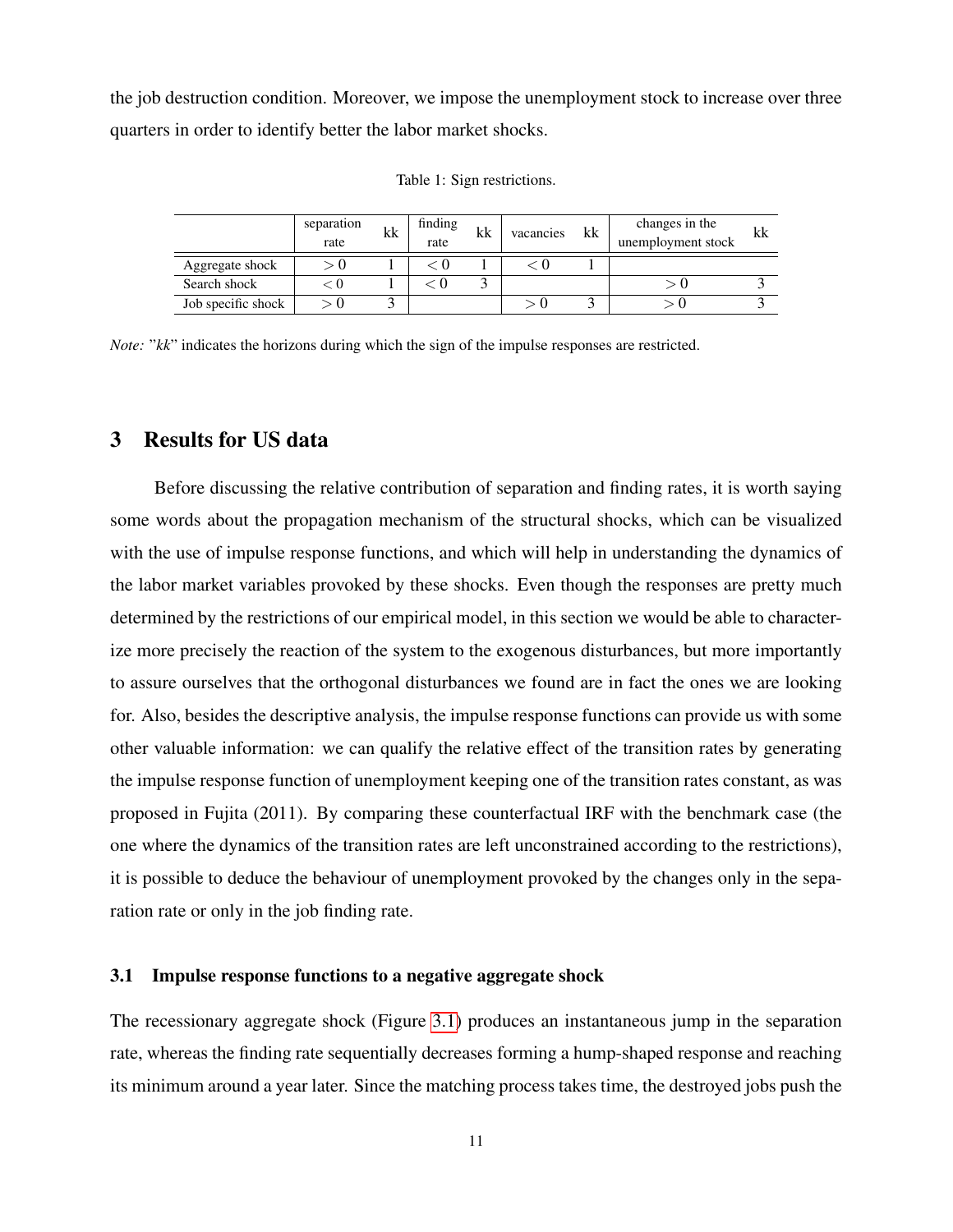unemployment rate up. The finding rate stays persistently low, consistent with the fact that the job demand condition does not have tendency to recover fast. This weakened labor demand explains the mutual adjustment of unemployment and vacancies along the Beveridge curve.

<span id="page-13-0"></span>

Figure 3.1: Impulse response function to the aggregate shock. Black line - the median; red line - "Fry-Pagan"; dashed green line - 16th and 84th percentiles.

The number of hirings increases as the unemployment rises, since the latter dynamics enlarges the stock of the job seekers. The higher separation rate does indeed raise the number of people searching for a job; gross hiring flows are very sensitive to the unemployment stock which proves the fact that the separation rate cannot be disregarded. Obviously, the change in the flows of separations reacts much less to the variations in the unemployment stock, and thus is led by the separation rate dynamics.

Not surprisingly the results are close to those obtained in the benchmark specification of Fujita (2011), but the responses are of higher amplitude and much more precise in terms of error bands. This can be explained by the fact that our identification of the aggregate shock is more precise, since it is based not only on the negative instantaneous correlation between vacancy and unemployment, but also on opposite signs for the separation and finding rates. As we argue later, the negative co-movement between unemployment and vacancies can also induce a positive correlation between the transition rates, but it is no longer the feature of the shocks coming from the demand or supply side.

Although the impulse response functions provide us with valuable information on the propa-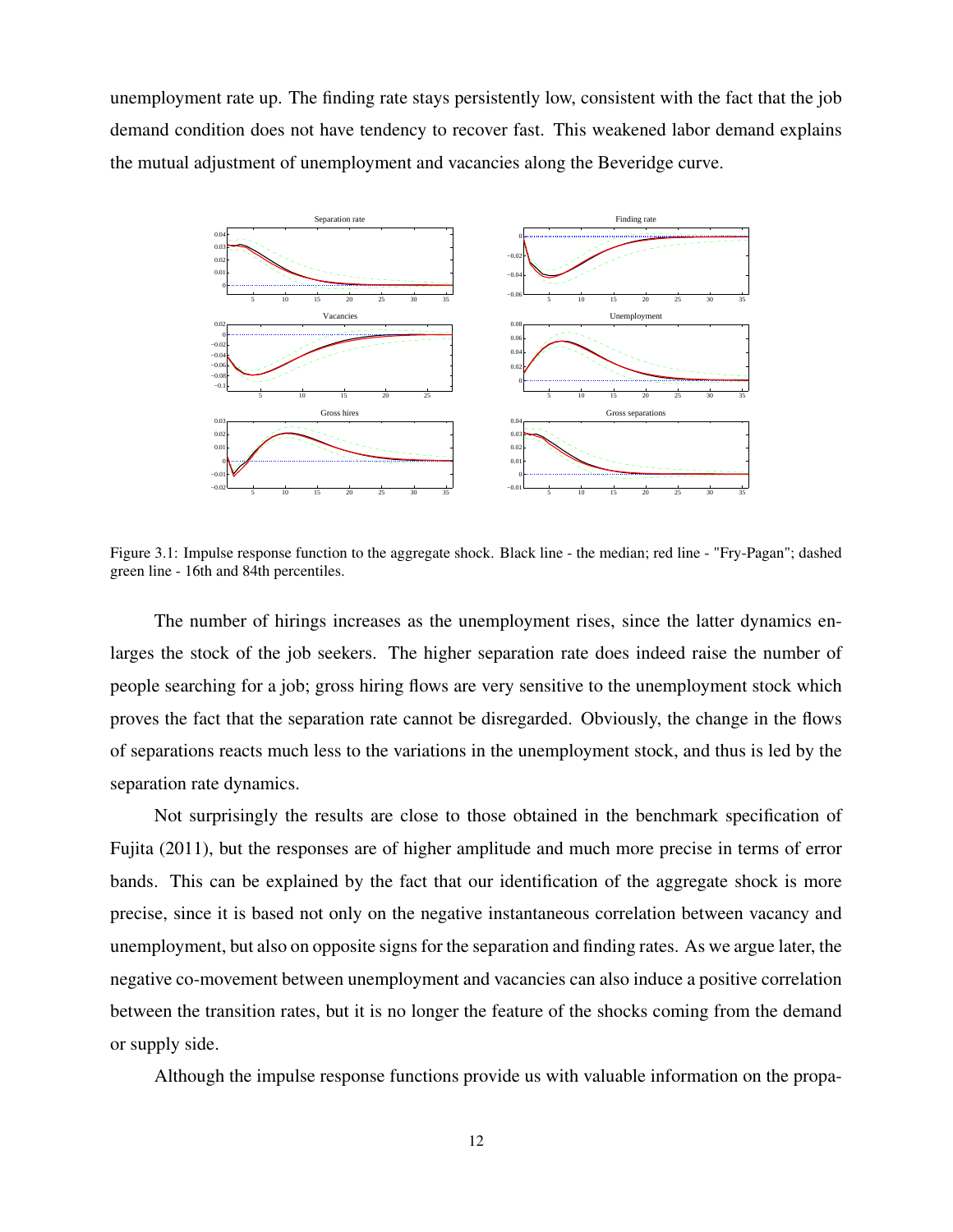<span id="page-14-0"></span>gation mechanism of the shock, it is hard to draw concrete conclusions on the relative importance of the transition rates. In order to qualify their relative effect, we compute the counterfactual impulse responses of unemployment by fixing the response of one of the transition rates to zero, as if the variations in the gross flows were driven by the changes only in separations or findings.



Figure 3.2: Counterfactual IRFs of the unemployment conditional on the aggregate shock: the red solid line represents the median of the unemployment rate given that both transition rates react to a shock; the green solid line stands for the response of unemployment while the finding rate is fixed; the black solid line shows the unemployment response while the separation rate is fixed. Figures with confidence bands are available upon request.

The obtained counterfactual IRFs presented in Figure [3.2](#page-14-0) lead us to the conclusion that both transition rates are important in understanding the consequences of the aggregate shock on the labor market. However, in the impact period, the response of unemployment is only driven by the separation rate, whereas the job finding rate explains better the persistence of unemployment along the horizon. Although visually the separation rate seems to matter more at the beginning of the cycle, its effect is surpassed by the job finding rate: during recessions certain jobs get destroyed, enlarging rapidly the unemployment stock, whereas the job finding rate impacts unemployment with lags.

#### 3.2 Impulse response functions to a negative search shock

The search shock affects the job creation margin in the first instance and therefore intuitively one can expect that it should give more weight to the finding rate in the variance of unemployment, at least at the impact, but not necessarily in all the dynamics.

Figure [3.3](#page-15-0) shows that the negative shock to the efficiency of the job search initially hits the finding rate, decreasing vacancy and employment. The separation rate tends slightly to fall, affected by the decrease in the outside opportunity of workers. The dynamics of the separation rate is less pronounced and persistent. This shock then appears to act on unemployment through the job finding margin. Unemployment increases after this shock, but not enough to generate an increase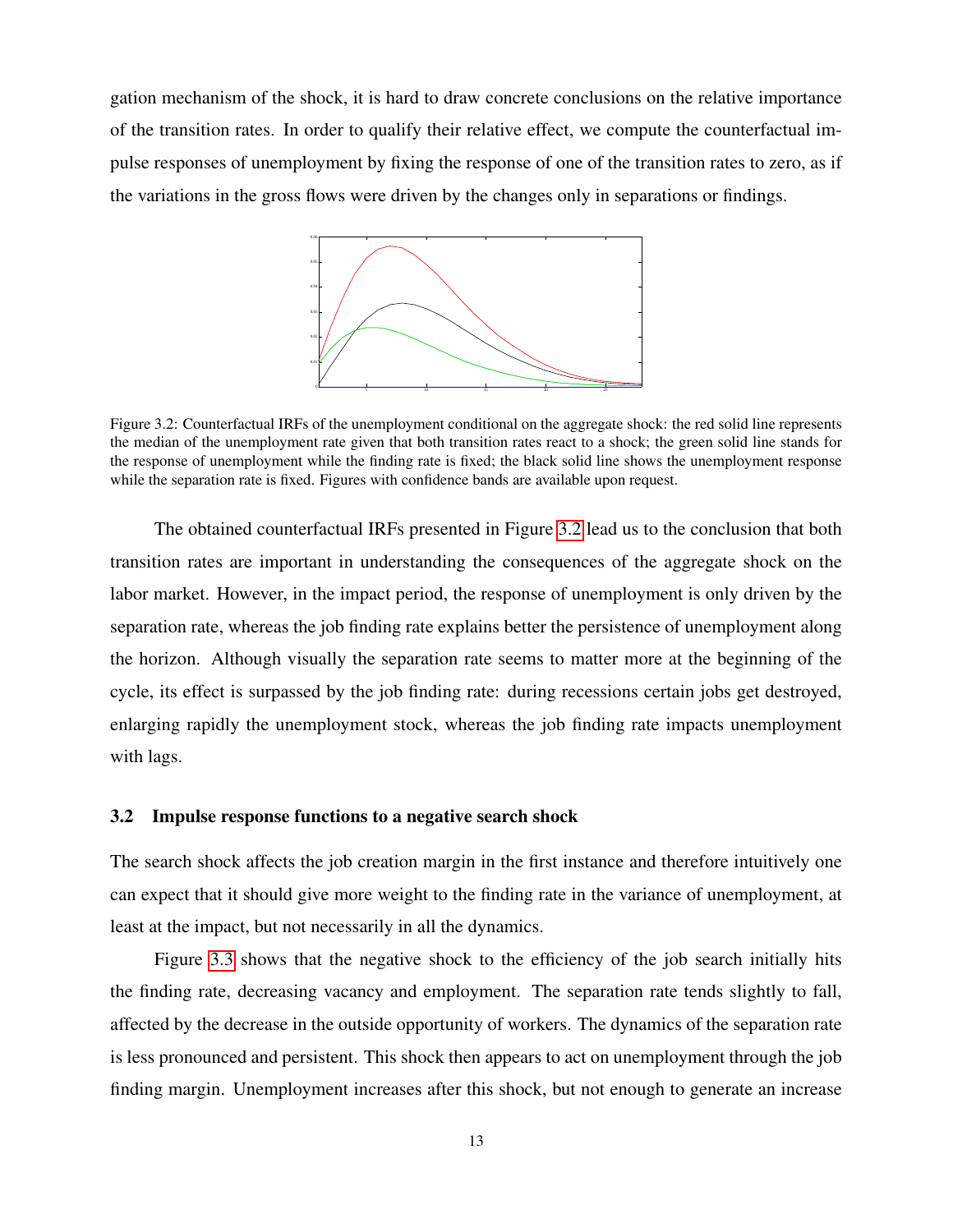<span id="page-15-0"></span>

Figure 3.3: Impulse response functions to the search shock. Black line - the median; red line - "Fry-Pagan"; dashed green line - 16th and 84th percentiles.

in hirings. After the search shock, the separation rate acts as a counter-cyclical force to stabilize unemployment.

The very different role played by the two transition rates after a search shock appears clearer when inspecting the counterfactual IRFs. The unemployment dynamics generated by the finding rate only is so close to the true IRF (see Figure [3.4\)](#page-15-1) that it is pretty clear that the increase in unemployment caused by a degradation in the search efficiency conforms with longer unemployment duration, and not with a higher separation rate. This is a clear opposition to the aggregate shock, and this is why, the result validates the need to adopt a conditional approach likely to unveil this structural heterogeneity.

<span id="page-15-1"></span>

Figure 3.4: Counterfactual IRF of the unemployment rate conditional on the search shock. The red solid line represents the median of the unemployment rate given that both transition rates react to a shock; the green solid line stands for the response of unemployment while the finding rate is fixed; the black solid line shows the unemployment response with a fixed separation rate.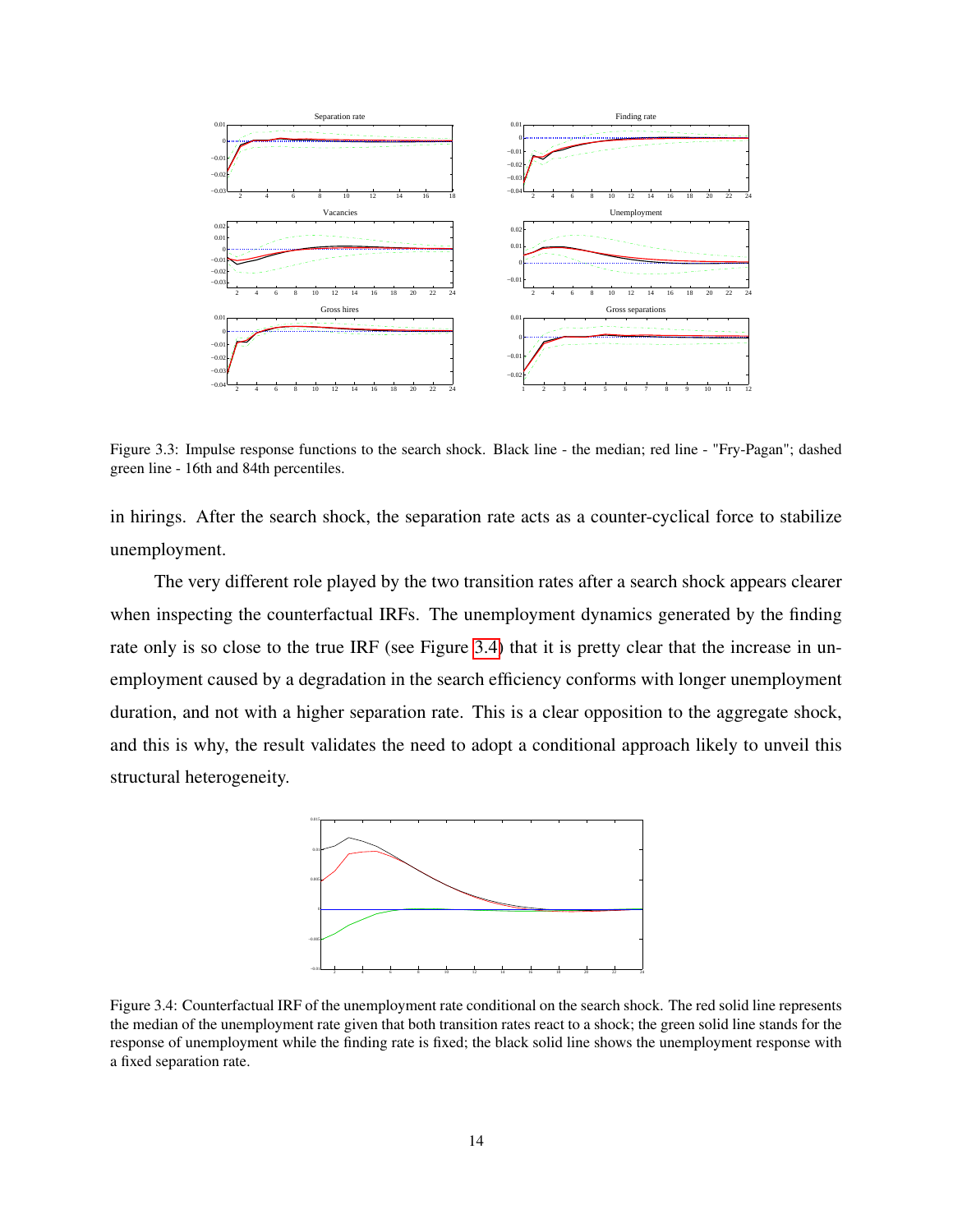#### <span id="page-16-0"></span>3.3 Impulse response functions to a negative job-specific shock



Figure 3.5: Responses to the job-specific shock. Black line - the median; red line - "Fry-Pagan"; dashed green line - 16th and 84th percentiles.

As can be seen in Figure [3.5,](#page-16-0) this shock inflates the unemployment stock through the impact on the separation rate. As expected, the probability of loosing a job rises in the response to the shock, but the probability of leaving the pool of unemployed decreases significantly at least for a year, which indicates that both rates are quite important. The responses of unemployment when the separation or finding rates are fixed is very close to the case of the aggregate shock (Figure [3.6\)](#page-16-1), but the relative contribution seems to be more equivalent now over the whole horizon: there is less dominance of the separation rate initially, and less dominance of the finding rate further.

<span id="page-16-1"></span>

Figure 3.6: Counterfactual IRF of unemployment conditionally on all three shocks: the red solid line represents the median of the unemployment response given that both transition rates react to a shock; the green solid line stands for the response of unemployment while the finding rate is fixed; the black solid line shows the unemployment response with a fixed separation rate.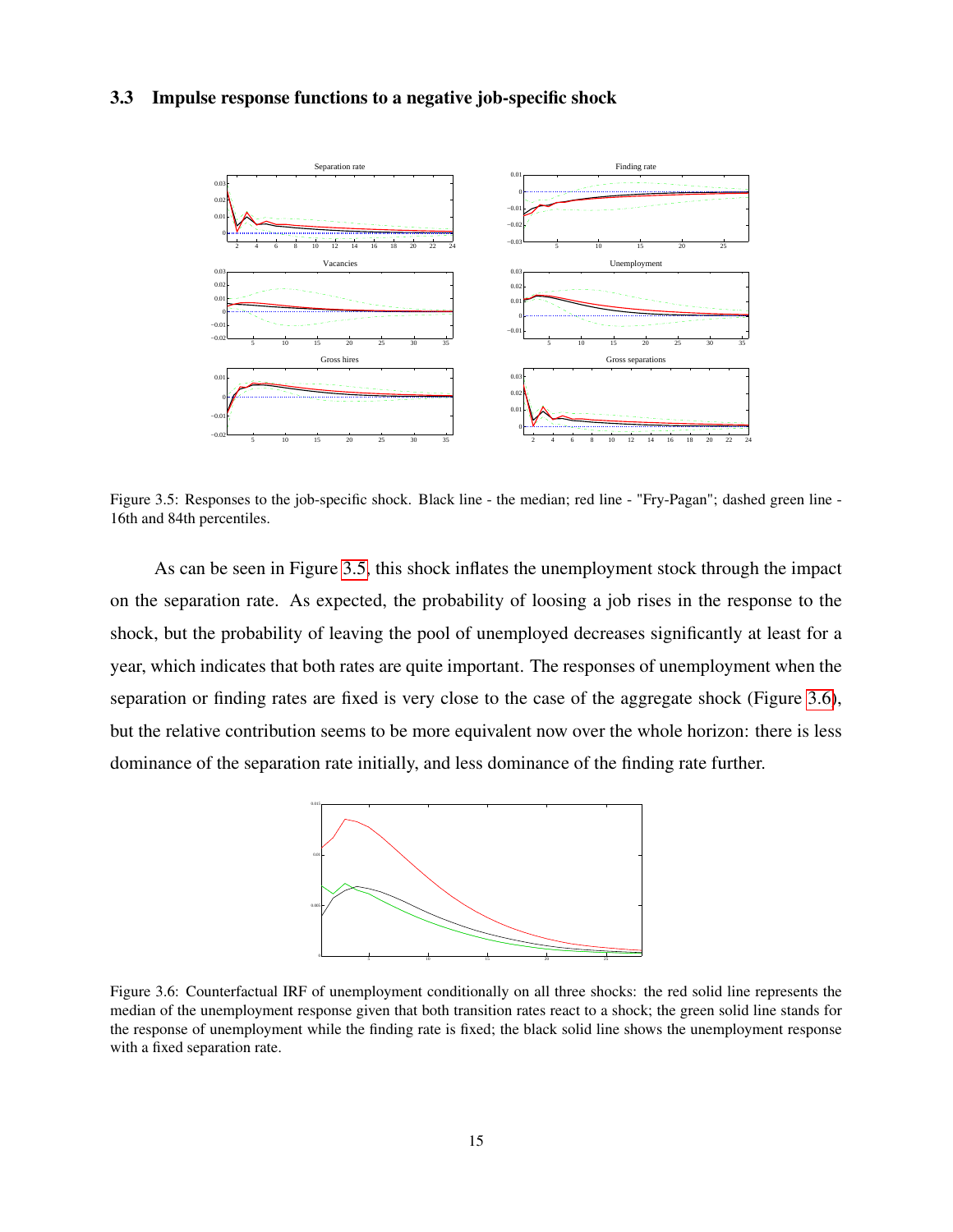#### 3.4 Quantifying the relative contribution of the transition rates for each shock

The IRF analysis of the three shocks provides a very diversified picture of the role of transition rates in labor market fluctuations. The aggregate shock reveals the initial major role of separations; the job specific shock seems to imply a more-or-less balanced contribution of the transition rates; and changes in unemployment following the search shock certify an uneven weight of the transition rates. That is why it is important to go further and assess quantitatively the contribution of the transition rates, by decomposing the variance of the unemployment rate conditional on each shock identified in our VAR.

Therefore in the next step we simulate the VAR model introducing one orthogonal innovation, at a time, in a way that we can generate the conditional time series of separation and finding rates for each shock, as if there were only one shock affecting the economy. We then recover the unemployment rate using the steady state formula:  $u_t = \frac{s_t}{s_t + s_t}$  $\frac{s_t}{s_t+f_t}$ . For each shock, we get three conditional time series of unemployment:  $u_t^i = \frac{s_t^i}{s_t^i + f_t^i}$ ,  $u_t^{s,i} = \frac{\vec{s}^i}{\vec{s}^i + f_t^i}$  $\frac{\bar{s}^i}{\bar{s}^i + f_t^i}$  and  $u_t^{f,i} = \frac{s_t^i}{s_t^i + \bar{f}^i}$ , where  $i = \overline{1,3}$  stands for a shock, while  $\bar{s}$  and  $\bar{f}$  are the historical averages of separation and finding rates respectively. We call the time series  $u_t^{s,i}$  and  $u_t^{f,i}$  $t^{j,t}$  the hypothetical unemployment rate. Now let  $j = \{s, f\}$ , then the contribution of a transition rate *j* conditional on each shock *i* is computed as  $\beta^{j,i} = \frac{cov(u_i^{j,i}, u_i)}{var(u_i)}$  $\frac{w(u_t, u_t)}{var(u_t)}$ . β *j*,*i* represents a regression coefficient of hypothetical unemployment rate fluctuations caused by shock *i* on the actual unemployment rate fluctuations caused by the same shock, where the actual unemployment rate is the one when both separation and finding rates are active. We present the results in two ways: i) as a median of the distribution of  $\beta$ -coefficients across all draws<sup>[7](#page-17-0)</sup>; and ii) as a point estimate computed for a certain draw that was found using the Fry and Pagan methodology (see Table [2\)](#page-17-1). We also provide information on the error bands in Table [6](#page-26-0) in the [Appendix A.2.](#page-26-1)

<span id="page-17-1"></span>

|                                     | Aggregate<br>shock |      |      | Shock to the efficiency<br>of the search process | Job specific<br>shock |      | Unconditional |
|-------------------------------------|--------------------|------|------|--------------------------------------------------|-----------------------|------|---------------|
|                                     | (1)                | (2)  | (1)  |                                                  |                       | (2)  |               |
| Contribution of the separation rate | 0.39               | 0.38 | 0.08 | $-0.26$                                          | 0.48                  | 0.54 | 0.37          |
| Contribution of the finding rate    | 0.59               | 0.61 | 0.92 | 1.27                                             | 0.52                  | 0.45 | 0.60          |

Table 2: Variance decomposition of the unemployment rate across transition rates: the US case.

*Note:* (1) medians of the distribution of β-coefficients across all draws; (2) point estimates computed for a certain draw that was found using the Fry and Pagan methodology.

<span id="page-17-0"></span><sup>&</sup>lt;sup>7</sup>Figure [A.1](#page-26-2) in the [Appendix A.2](#page-26-1) presents the distribution of β-coefficients across all draws.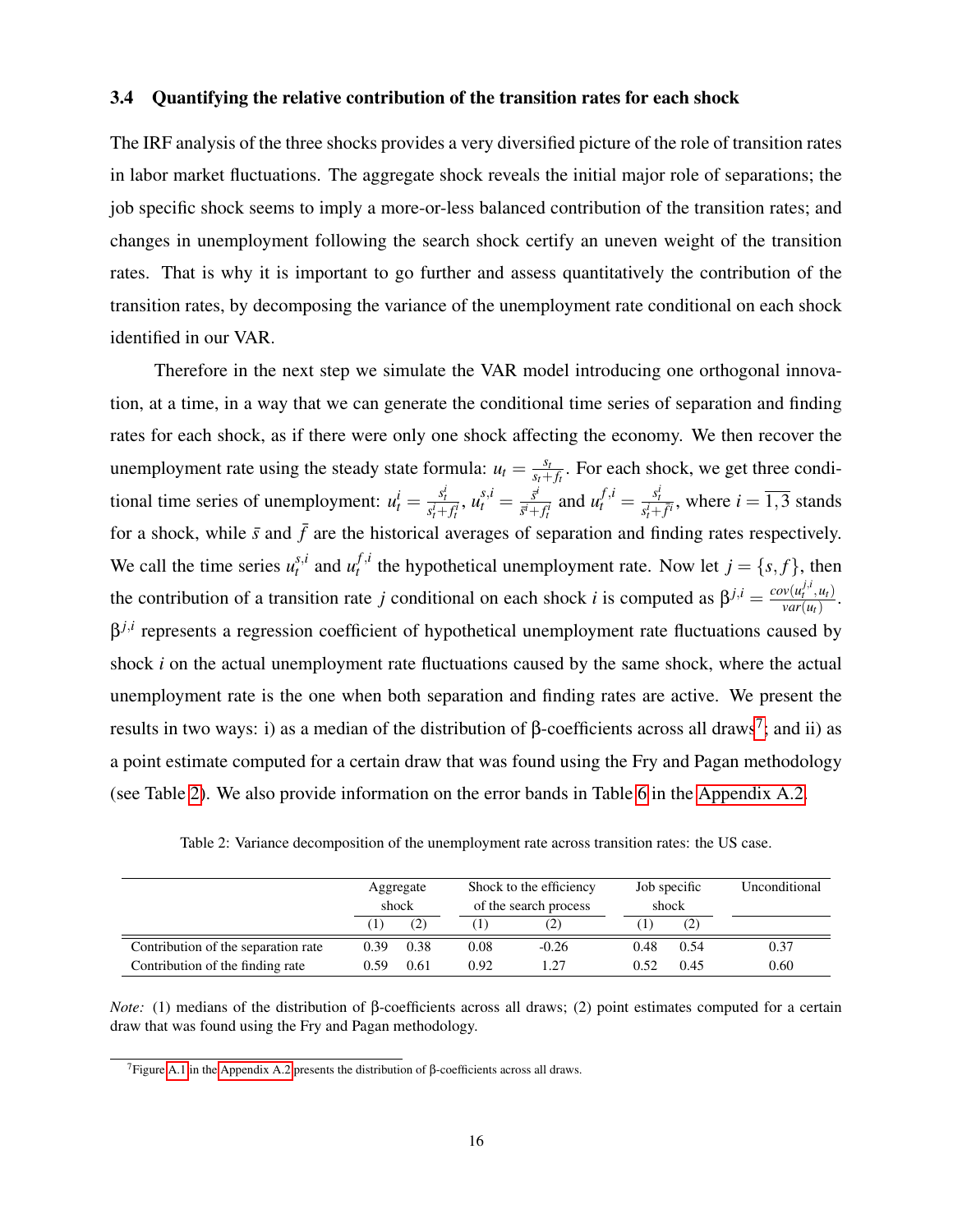The results confirm the intuitions based on the IRF analysis. The aggregate and job-specific shocks imply that both transition rates are equally important, whereas the search shock gives a stronger importance to the job finding rate. We then show a strong heterogeneity across shocks in terms of the relative role of the transition rates. It must be noticed that the decomposition of the fluctuations in the unemployment rate generated by the aggregate shock almost coincides with the unconditional case. Nonetheless, to arrive at some definitive conclusions on the latter result, we need to assess the significance of each shock to the dynamics of unemployment. Instead of the variance-covariance decomposition, we carry out an asymptotic decomposition, computing the regression coefficient between the simulated actual unemployment, approximated by its steady state formula, and the hypothetical time series obtained by rerunning the history of the unemployment rate conditional on each shock. As a result, both the search and job-specific shocks account for less than 15% of the unemployment fluctuations, leaving the rest to the aggregate shock.

Therefore, the labor market history of the US economy does not give strong importance to labor market shocks, but the relative contribution nevertheless *significantly* differs across shocks. It clearly reveals that different shocks at the origin of the unemployment fluctuations suggest strong heterogeneity in the role of the job finding and separation rates. This shows that the results of the unconditional approach cannot be considered as a real feature of the labor market, but the result of mixing the true structural features of different shocks. In the case of the US economy, the search shock is not active enough over the sample analyzed to introduce significantly a wedge between the characteristics of the aggregate shock and of the unconditional case. This last result is not a reason to dismiss the conditional approach we have adopted, as it can be considered to be a particular feature of the sample period, whereas the heterogenous features of the shocks could be more robust or structural. That is why it is worth considering another country in which potential labor market shocks could matter more to unemployment volatility.

### 4 The French Economy

France may be considered as a good candidate to check the robustness of the results presented for the US case, since the French labor market is considered to be the opposite of the US one with more employment protection and more generous unemployment benefits leading to much lower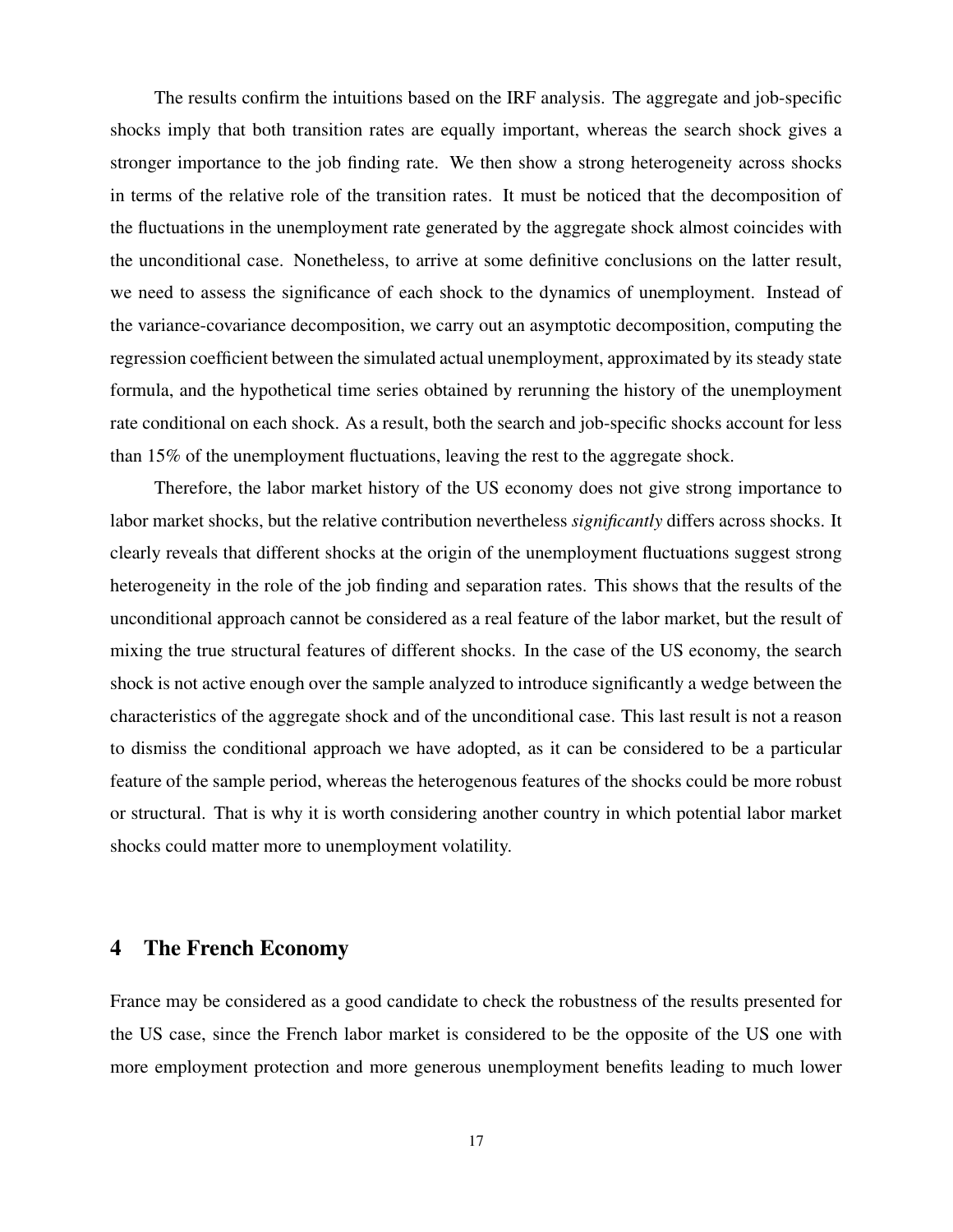rotation rates. We are particularly interested in checking whether these shocks are featured by the same relative contribution of the transition rates, and eventually how to interpret the unconditional decomposition first proposed by Hairault et al. (2012) based on the French data. They show that the job finding rate matters a lot and explains two-thirds of unemployment volatility, slightly more than in the US economy. Thus the question we ask now is whether this is due to a different feature which characterizes the aggregate shock, which has a different propagation mechanism in France, or rather to a more important contribution of the search shock, for instance.

We first present the IRF's to the same structural shocks that we defined earlier, considering the identifying restrictions presented in Table [3.](#page-19-0) We impose the same sign restrictions as in the US case. For the labor market shocks, the responses of transition rates are constrained for the first three quarters following the impact, included the responses of the "non-active" transition rates, which is the only difference from the US case.<sup>[8](#page-19-1)</sup>

Table 3: Sign restrictions.

<span id="page-19-0"></span>

|                    | separation<br>rate | kk | finding<br>rate | kk | vacancies | kk                       | changes<br>in unemployment | kk |
|--------------------|--------------------|----|-----------------|----|-----------|--------------------------|----------------------------|----|
| Aggregate shock    |                    |    |                 |    |           |                          |                            |    |
| Search shock       | < ∪                |    |                 |    |           | $\overline{\phantom{a}}$ |                            |    |
| Job specific shock |                    |    |                 |    |           |                          |                            |    |

*Note:* " $kk$ " indicates the horizons during which the sign of the impulse responses are restricted.

#### 4.1 The IRF to the structural shocks

Generally speaking, the dynamic effects of one-standard deviation in each of three shocks do not differ much from the US case. The impulse response functions tell us almost the same story, at least at the qualitative level. But there are some distinctions worth mentioning.

Concerning the aggregate shock, it must be noticed that the magnitude of the responses is lower, which could be a sign of relative weakness of the aggregate shock in France. The vacancies no longer have a pronounced hump-shaped response as in the US. They drop almost immediately after the shock hits the economy, and monotonously adjust to their steady state all along the horizon. This should explain the greater inclination in the weight of the job finding rate and therefore in the

<span id="page-19-1"></span><sup>&</sup>lt;sup>8</sup>We have to impose more restrictions on French data in order to get a good identification of the structural shocks. However, considering exactly the same restrictions as in the US case (Table [1\)](#page-12-0) hardly change our qualitative results (for more details see [Appendix A.3](#page-27-0) for robustness check).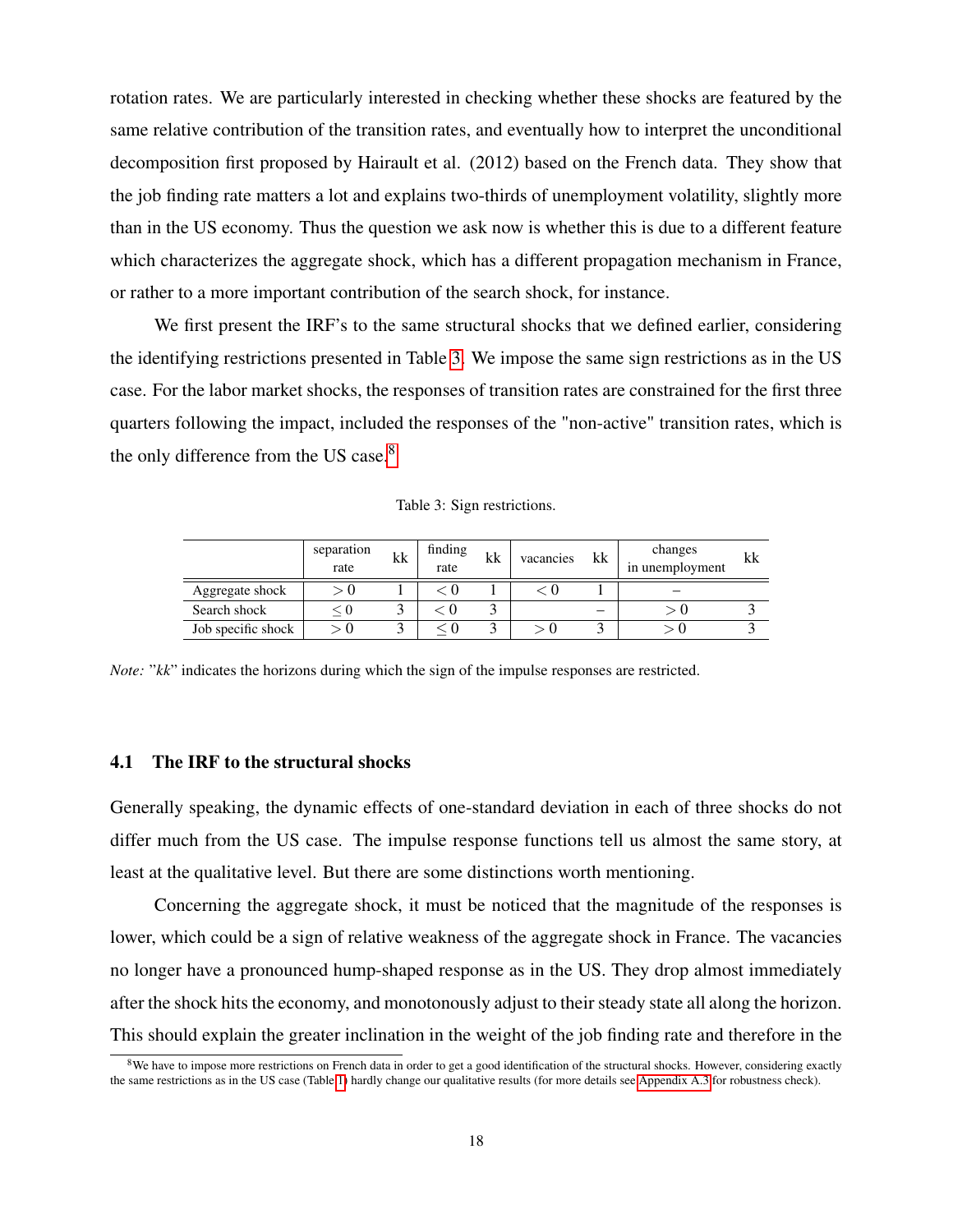unemployment stock at impact. Otherwise, both transition rates appear to contribute significantly to the unemployment fluctuations caused by the aggregate shock.



Figure 4.1: Impulse response function to the aggregate shock for France: the black line - the median; the red line - "Fry-Pagan"; the dashed green line - 16th and 84th percentiles.

The job-specific shock provokes relatively weak responses in the transition rates, and in the unemployment stock as well. On the other hand, the reaction of vacancies is more pronounced here. We can also observe that the positive correlation between vacancies and unemployment is greater than in the US, demonstrating the fact the the Beveridge curve is less stable in France.



Figure 4.2: Impulse response function to the job-specific shock for France case: the black line - the median; the red line - "Fry-Pagan"; the dashed green line - 16th and 84th percentiles.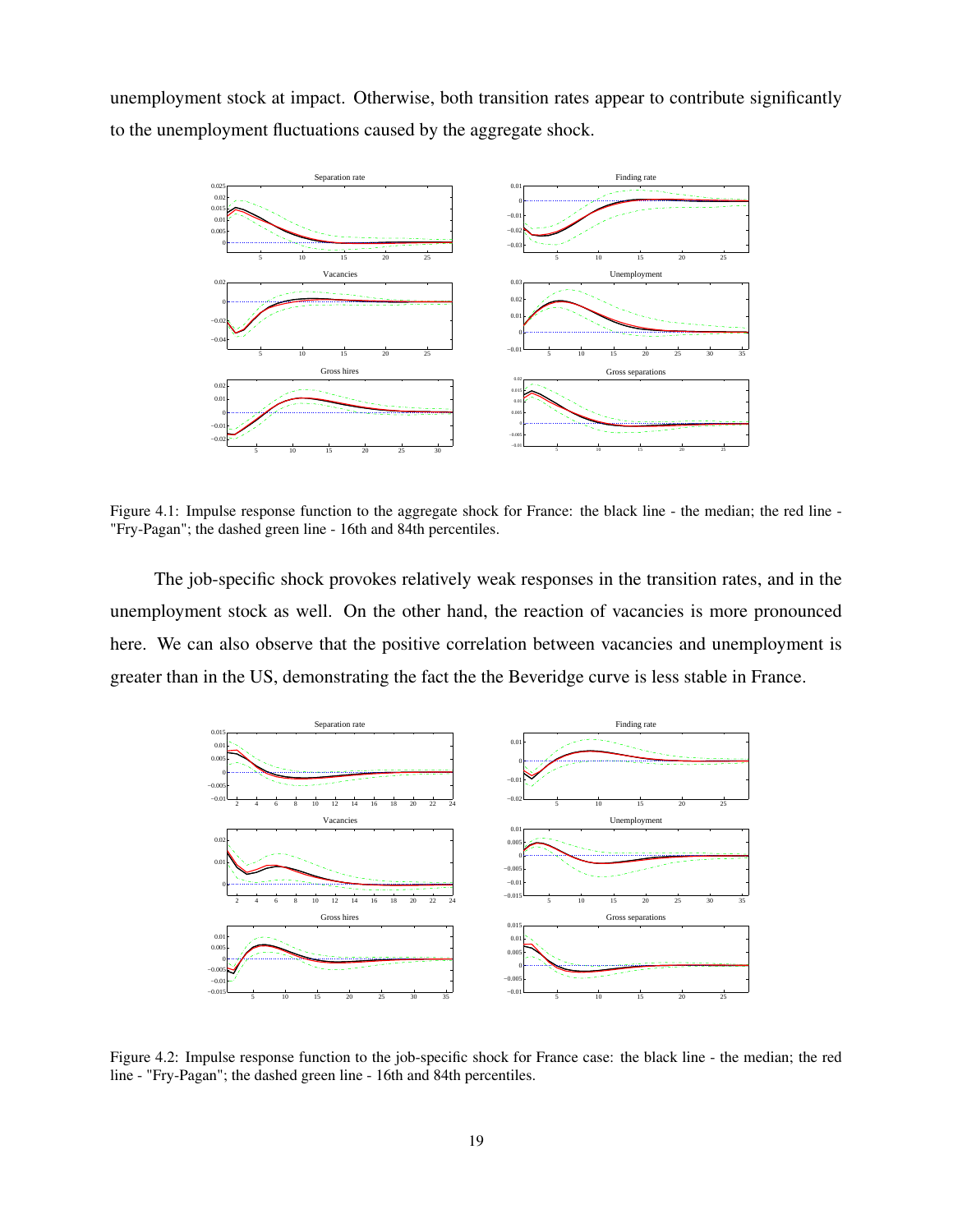The shock that disturbs the search efficiency in the French labor market has quite a lot of differences compared to the US case. It is even possible to see that the responses in the unemployment stock and in the job finding rate are more persistent in France after this shock. This is the first empirical insight concerning the strong influence of the shock in France. This is all the more important as the responses still appear to display a strong asymmetry in the role of the transition rates, with an apparent disproportional weight of the job finding rate. Another distinction is the greater correlation between the separation rate and unemployment (that was also mentioned for example by Justiniano and Michelacci (2011)). As in the US, the negative inclination of the separation rate stops after vacancies reach their minimum.



Figure 4.3: Impulse response function to the search shock for France: the black line - the median; the red line - "Fry-Pagan"; the dashed green line - 16th and 84th percentiles.

#### 4.2 The relative contribution of the finding and separation rates

We first compute the same counterfactual IRF when the transition rates are alternatively fixed to their steady state values. The job finding rate clearly plays a dominant role in explaining the reaction of unemployment to all three shocks. Except for the job-specific shock, the counterfactual dynamics of the unemployment rate is very similar to that in the US, and we again observe a very specific pattern for the search shock. There is however a difference between the two cases: in contrast to the US economy, the separation rate does not have a disproportional importance in the first periods after the shock, in particular for the aggregate shock.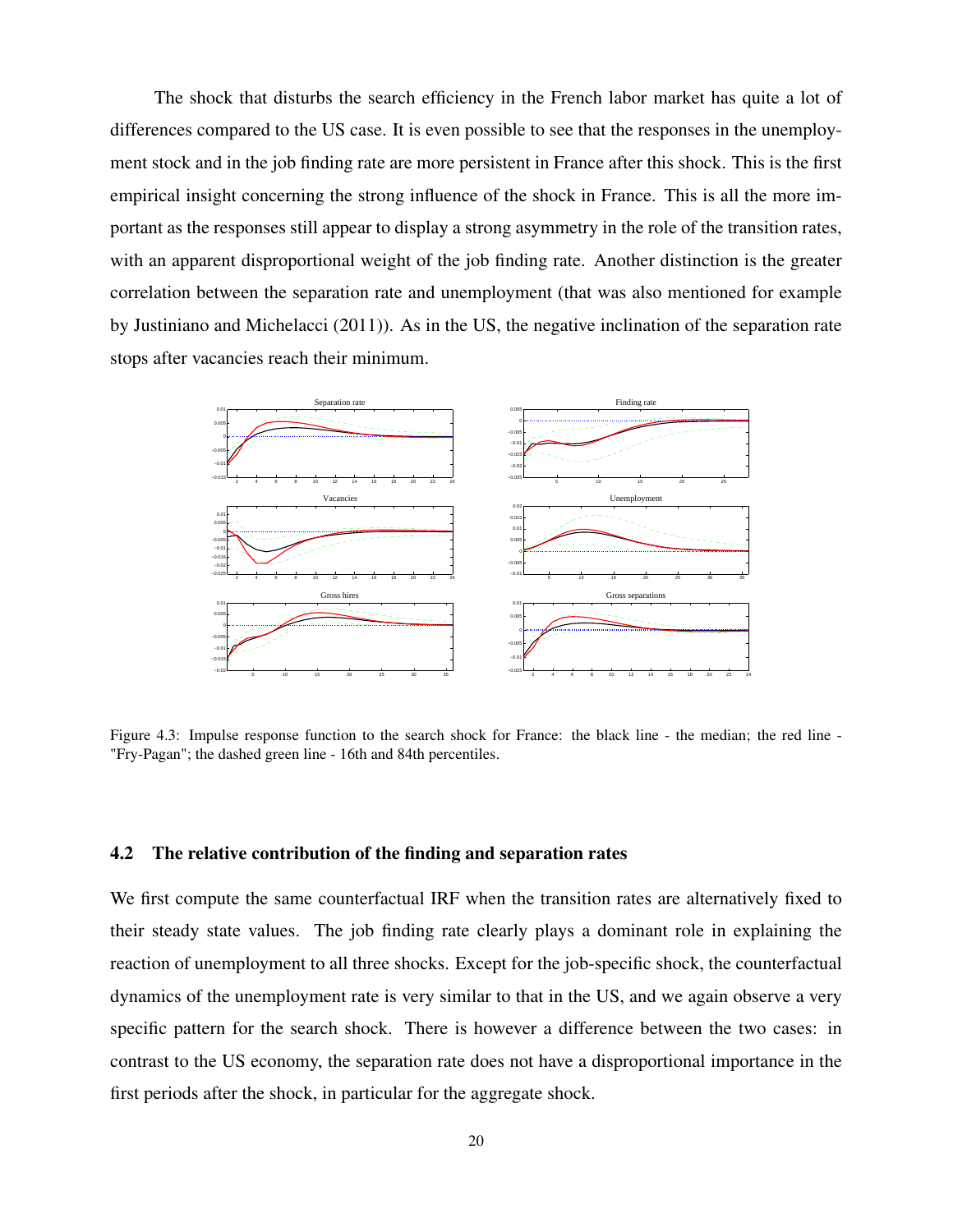<span id="page-22-0"></span>

Figure 4.4: The counterfactual IRF of unemployment conditional on all three shocks: the red solid line represents the median of the unemployment response, given that both transition rates react to a shock; the green solid line stands for the response of unemployment while the finding rate is fixed; the black solid line shows the unemployment response when the separation rate is fixed. a) Aggregate shock; b) Search shock; c) Job-specific shock.

The results suggested by Figure [4.4](#page-22-0) are confirmed on more quantitative grounds by the beta coefficient, using the same method of simulation as presented above for the US economy. Overall, the heterogeneity across shocks in terms of the relative contribution of the two transition rates appears in France with the same type as in the US: the aggregate and the job-specific shocks look very similar and more balanced than the search shock, which is still largely characterized by the domination of the job finding margin (see Table [4\)](#page-23-0). Besides from sharing the same diversity of the unemployment dynamics across the shocks, the conditional beta coefficients also look very similar for the two countries. These features are then more transatlantic resemblances and this is of particular interest in establishing these facts. We acknowledge that generalizing these features to more countries remains to be done. But the resemblances are striking enough to be emphasized, in particular for countries with such different labor market institutions. However, it must be noticed that the job finding rate plays a dominant role for each shocks in France, even for the job-specific shock. Its weight is higher in France when considering the aggregate shocks, although lower for the search shocks.

In order to explain how the heterogeneity across shock impacts the unconditional variance decomposition, it remains to analyse the relative importance of the three structural shocks to the unemployment dynamics. Following the same asymptotic decomposition as in the US case, we check that the aggregate shock still plays a dominant role in the fluctuations of all the variables.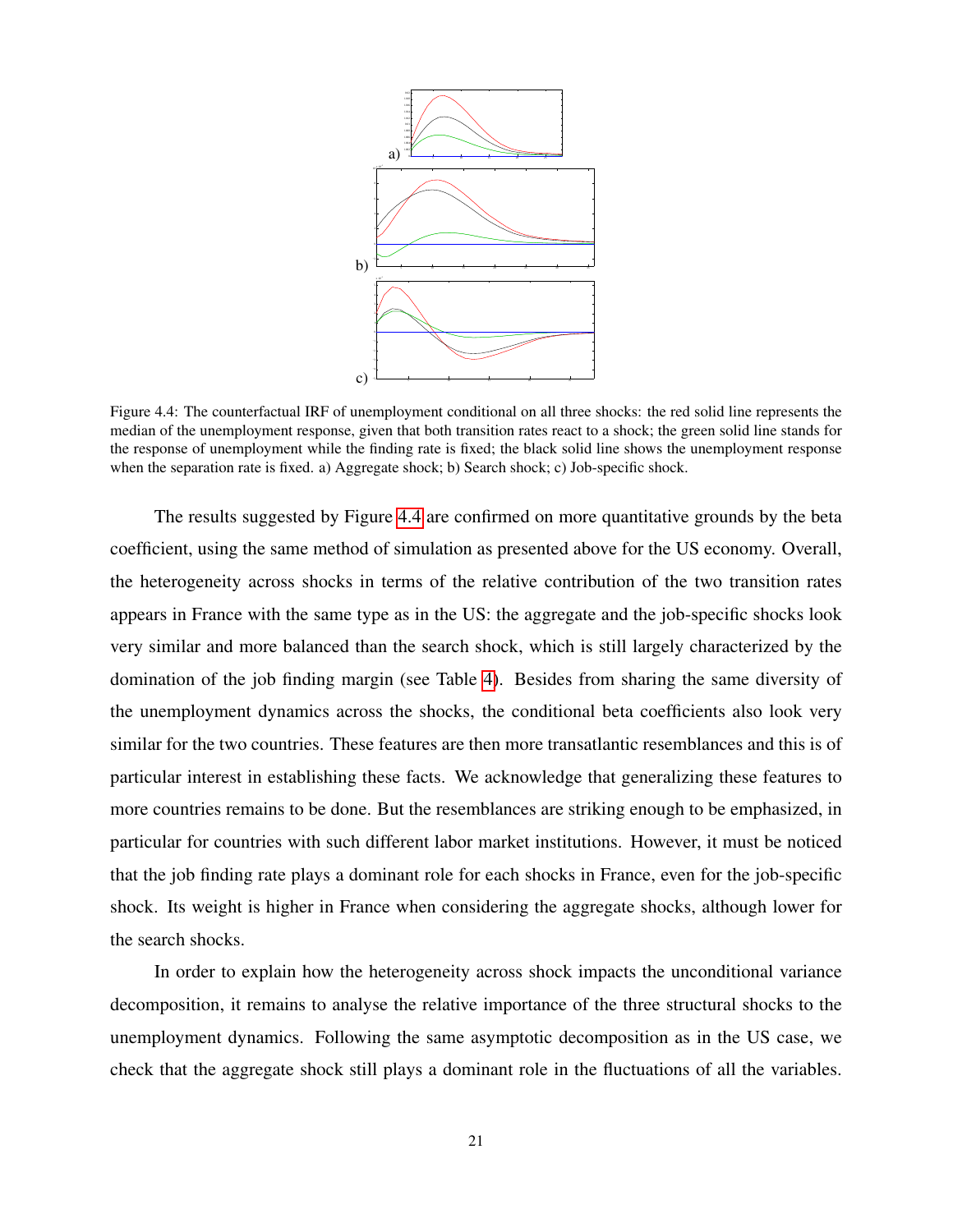<span id="page-23-0"></span>

|                                     | Aggregate<br>shock |      |      | Shock to the efficiency<br>of the search process | Job specific<br>shock |      | Unconditional |
|-------------------------------------|--------------------|------|------|--------------------------------------------------|-----------------------|------|---------------|
|                                     |                    |      |      |                                                  |                       | (2)  |               |
| Contribution of the separation rate | 0.37               | 0.36 | 0.18 | 0.25                                             | 0.38                  | 0.48 | 0.34          |
| Contribution of the finding rate    | 0.64               | 0.64 | 0.82 | 0.74                                             | 0.62                  | 0.52 | 0.66          |

Table 4: Variance decomposition of the unemployment rate across transition rates for France.

*Note:* (1) medians of the distribution of β-coefficients across all draws; (2) point estimates computed for a certain draw that was found using Fry and Pagan methodology.

But now the labor market shocks explain more than 30% of the unemployment volatility, especially the search shock.

Finally, two factors complements for explaining the higher role of the job finding rate in France: on the one hand, the job finding rate is more active following the aggregate shock, which is still the dominant shock; on the other hand, the search shock is more active, which is still the shock giving the highest weight to the job finding rate. This is why the job finding rate explains particularly well the unemployment dynamics when search shocks occur.

#### 5 Conclusions

We use a three-variable BVAR model to approximate the dynamics of the US and French labor markets in order to study the relative contribution of the separation and job finding rates, conditional on three structural shocks, an aggregate shock, a shock to the search process and a jobspecific shock. The orthogonal disturbances are obtained using the sign restrictions approach, and the identification strategy is based on the labor market equilibrium model `*a la* Pissarides.

Each shock implies a different contribution of the transition rates to unemployment dynamics. This result suggests that the unconditional variance decomposition of the unemployment rate carried out by Shimer (2005b, 2012) is not appropriate for revealing structural features of the labor market. In particular, the aggregate shock and more surprisingly the job specific shock imply a more or less balanced contribution of the transition rates, while changes in unemployment following the search shock imply a dominant influence of the job finding rate. These features are common to the French and US economies. The unconditional variance decomposition, however, reveals slightly higher importance of the job finding rate in France. We explain this with two facts. First, these two economies differ in the relative importance of the three shocks for unemployment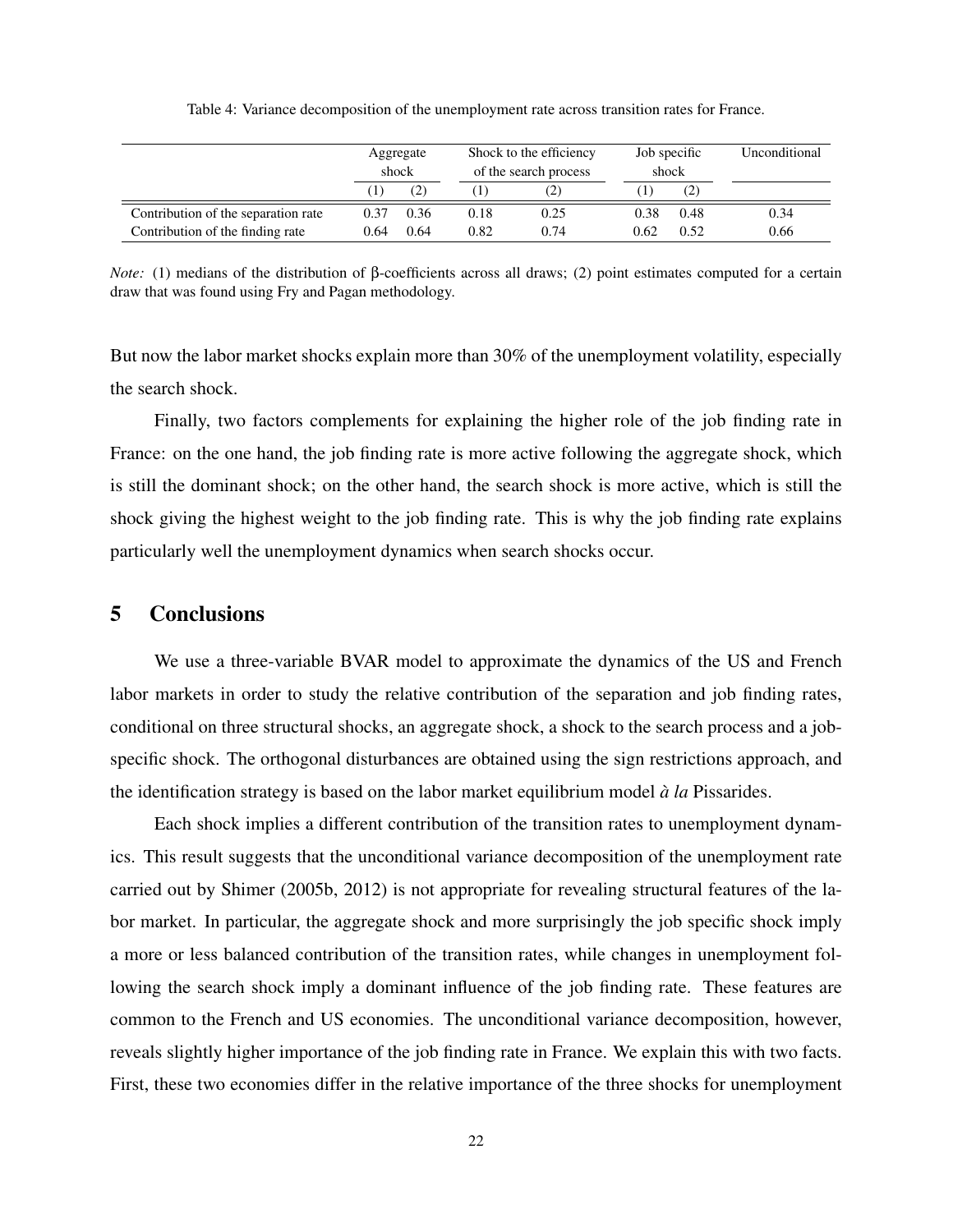volatility: search shock matters more in France than in the US. Second, the relative contribution of the job finding rate conditional on the aggregate shock is slightly stronger in France comparing with the US.

A possible further extension of this study is to verify whether the existing models with the searching and matching frictions are able to generate the structural characteristics of the labor market revealed in this paper. In other words, can they account for the relative contribution of the job finding and separation rates to unemployment volatility, conditional on the different generic shocks?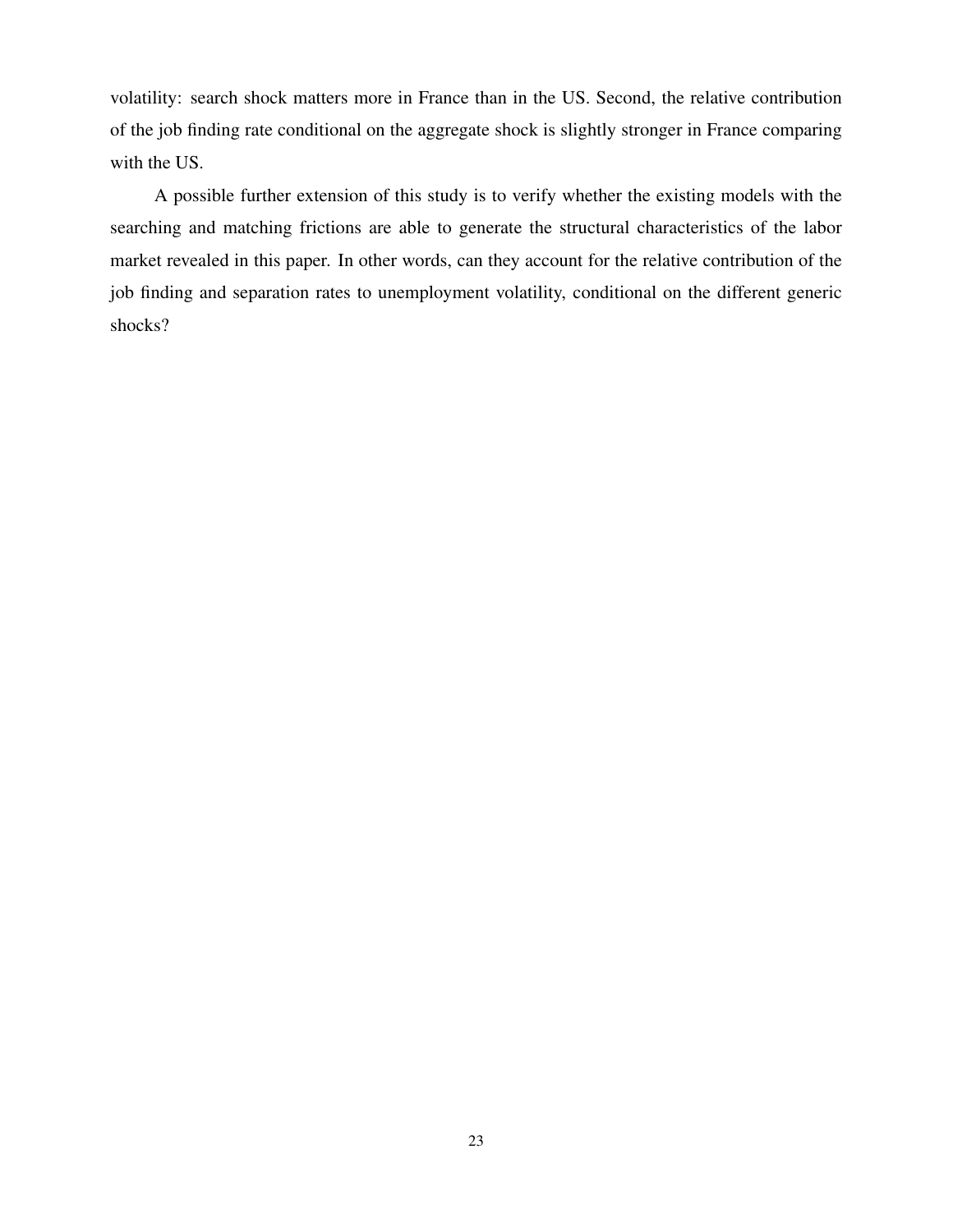# A Appendix

# <span id="page-25-1"></span><span id="page-25-0"></span>A.1 Empirical Methodology

|                         |      |      | $^{\prime\prime\prime}$ | IV    |        |       |
|-------------------------|------|------|-------------------------|-------|--------|-------|
| Benchmark US            | 1000 | 1000 | 850,000                 | 15%   | 1.502. | 2.388 |
| <b>Benchmark France</b> | 1000 | 1000 | 862.000                 | 13.8% | 724    | 1 557 |
| Robustness check (1)    | 500  | 500  | 243.500                 | 2.6%  | 308    | 993   |
| Robustness check (2)    | 500  | 500  | 250.000                 | $0\%$ | 31     | 98    |

Table 5: Information on the rejected draws.

*Note:* (*I*) - the total number of draws from the posterior distribution of parameters; (*II*) - the number of draws of the rotation matrices *Q*; (*III*) - the number of accepted draws; (*IV*) - percentage of rejected draws with a threshold of 50,000 candidates of matrices  $Q$ ;  $(V)$  and  $(VI)$  - respectively, the average number  $(q^{mean})$  and the standard deviation  $(q^{std})$  of the rotation matrices Q needed to find one that matches all restrictions.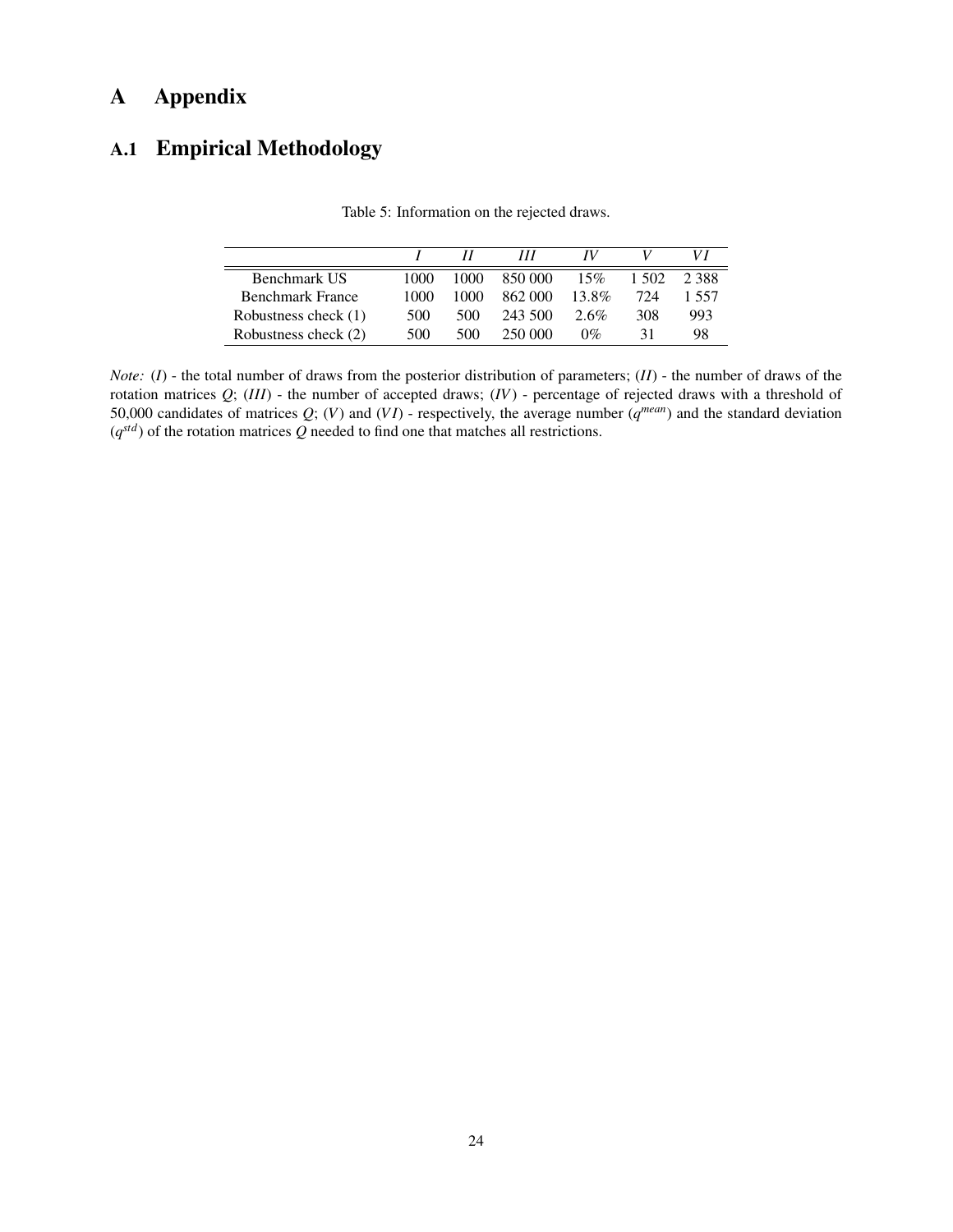# <span id="page-26-2"></span><span id="page-26-1"></span>A.2 Variance decomposition of the unemployment rate across transition rates



Figure A.1: Distribution of the beta-coefficients across all the draws: US case. *Note:* a) Aggregate shock, b) Jobspecific shock, c) Search shock. The red line – median. The dark blue shade – distribution of β *f*,*i t* . The light blue shade  $\overline{\phantom{a}}$  distribution of  $\beta_t^{s,i}$ .

<span id="page-26-0"></span>Table 6: Variance decomposition of the unemployment rate across transition rates with error bands, in the US.

|                                   | Aggregate<br>shock |        |        |         | Job specific<br>shock |        | Search<br>shock |        |        |  |
|-----------------------------------|--------------------|--------|--------|---------|-----------------------|--------|-----------------|--------|--------|--|
|                                   | 5%                 | 50 $%$ | $95\%$ | 5%      | 50 %                  | $95\%$ | 5%              | 50 $%$ | $95\%$ |  |
| $\overline{\beta}^s$<br>$\beta^f$ | 0.31               | 0.39   | 0.47   | $-0.53$ | 0.03                  | 0.31   | 0.3             | 0.48   | 0.72   |  |
|                                   | 0.54               | 0.59   | 0.63   | 0.67    | 0.97                  | 1.54   | 0.28            | 0.52   | 0.67   |  |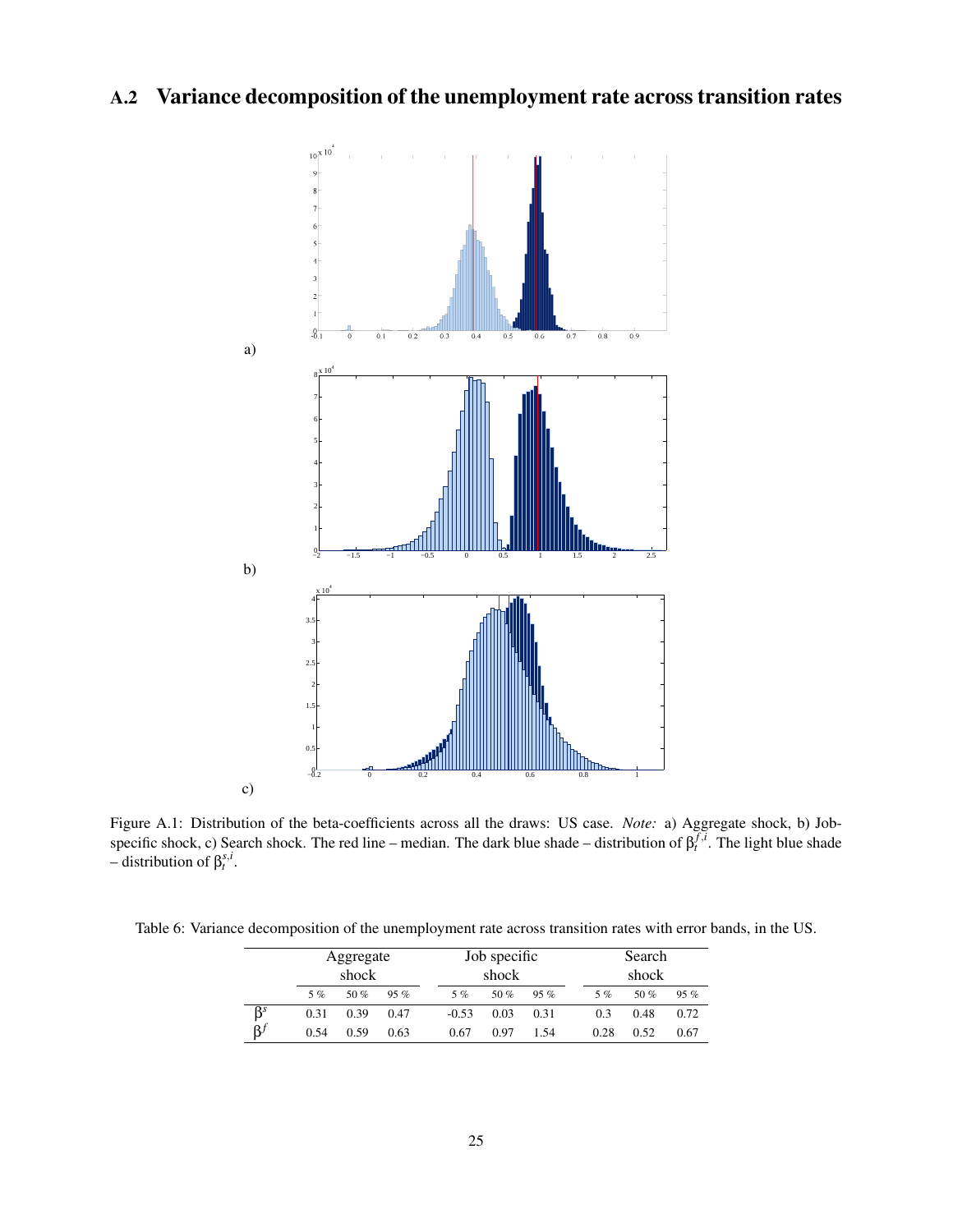Table 7: Variance decomposition of the unemployment rate across transition rates with error bands, in France.

|           | Aggregate<br>shock |        |        |        | Job specific<br>shock |        | Search<br>shock |      |      |  |
|-----------|--------------------|--------|--------|--------|-----------------------|--------|-----------------|------|------|--|
|           | 5%                 | 50 $%$ | $95\%$ | $5\%$  | 50 %                  | $95\%$ | $5\%$           | 50 % | 95%  |  |
| $\beta^s$ | 0.31               | 0.37   | 0.46   | $-0.4$ | 0.18                  | 0.35   | 0.22            | 0.38 | 0.56 |  |
| $\beta$   | 0.55               | 0.63   | 0.7    | 0.65   | 0.82                  | 1.41   | 0.45            | 0.62 | 0.78 |  |

#### <span id="page-27-0"></span>A.3 Robustness check

We compare the benchmark results for the French case with two other specifications, using an alternative number of lags to estimate the model and the number of periods for which we impose restrictions. At first we estimate the VAR using 1 lag determined by the Schwarz' Bayesian Information Criterion and impose the same restrictions as in the French benchmark case (Table [3\)](#page-19-0). The dynamic presented in the IRF (see the blue line in Figures [A.2](#page-28-0) - [A.4\)](#page-29-0) is very similar to the one in the US case. However the role the finding rate played in the unemployment fluctuations caused by the search shock is higher (see Table [8\)](#page-27-1).

For the second robustness check, we still estimate  $VAR(1)$  but we identify the model using the same restriction as in the US case (Table [1\)](#page-12-0). As can be seen in Table [8](#page-27-1) (see column "Robustness check (II)") and the IRF presented by the black line in Figures [A.2](#page-28-0) - [A.4,](#page-29-0) there is not much of a difference between the two specifications in the robustness check, except for the search shock. Another interesting issue is that it takes on average 15 times less draws to find the rotation matrix that satisfies our restrictions for the French data than for the US data.

<span id="page-27-1"></span>

|              |           |      | French benchmark Robustness check (I) | Robustness check (II) |
|--------------|-----------|------|---------------------------------------|-----------------------|
| Aggregate    | $\beta^s$ | 0.37 | 0.36                                  | 0.40                  |
| shock        |           | 0.64 | 0.65                                  | 0.61                  |
| Search       | ß         | 0.18 | 0.11                                  | 0.14                  |
| shock        |           | 0.82 | 0.89                                  | 0.86                  |
| Job-specific | $\beta^s$ | 0.38 | 0.39                                  | 0.39                  |
| shock        |           | 0.62 | 0.61                                  | 0.62                  |

Table 8: Robustness check: comparison of beta-coefficients.

*Note:* The results present the medians of the posterior distribution.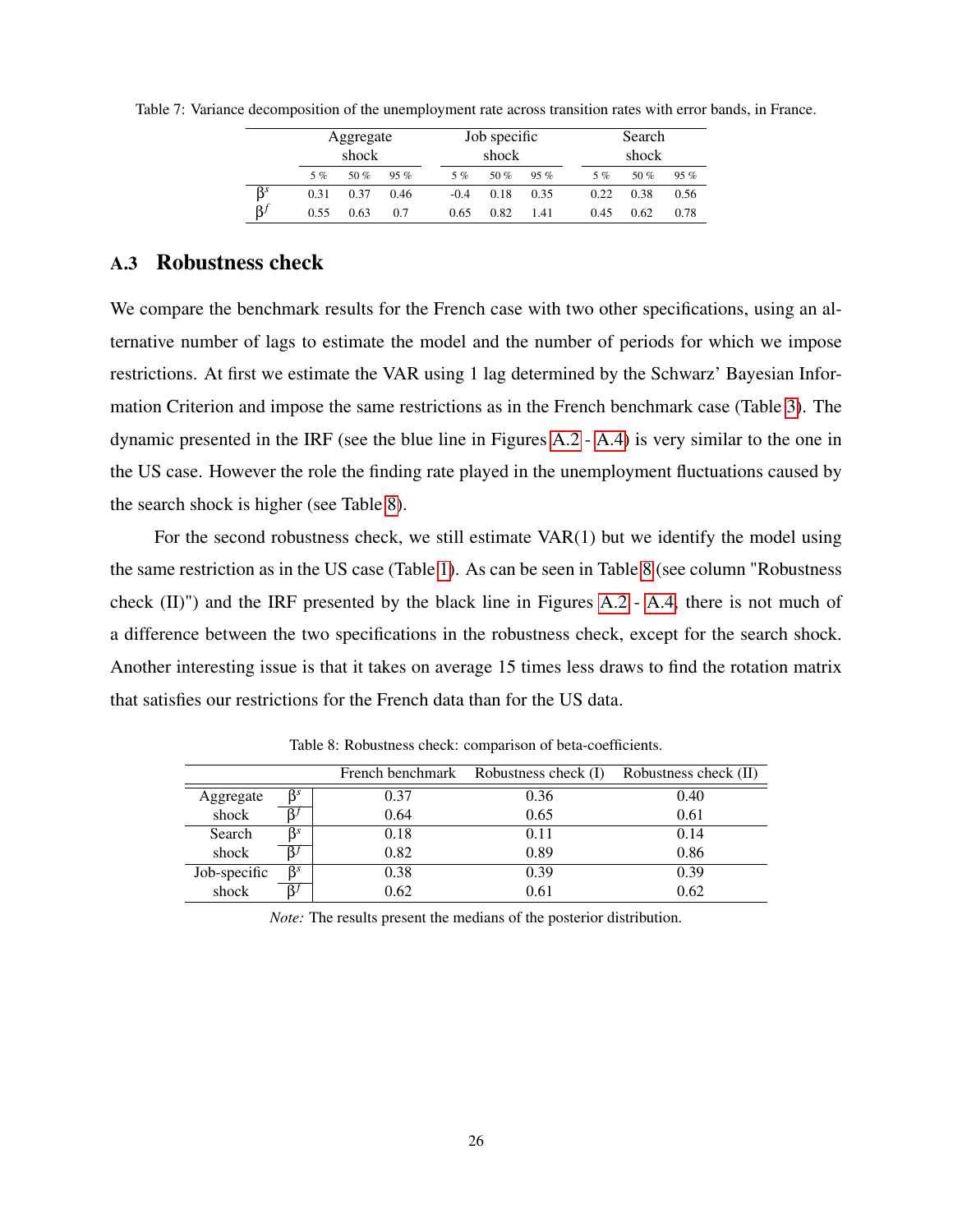<span id="page-28-0"></span>

Figure A.2: Robustness: French case, Aggregate shock. *Note:* the red line - benchmark results, with the 95% and 5% percentiles shown by the green dashed line; the blue line - median for the robustness check (1); the black line - median for the robustness check (2)



Figure A.3: Robustness: French case, Job-specific shock. *Note:* the red line - benchmark results, with the 95% and 5% percentiles shown by the green dashed line; the blue line - median for the robustness check (1); the black line - median for the robustness check (2)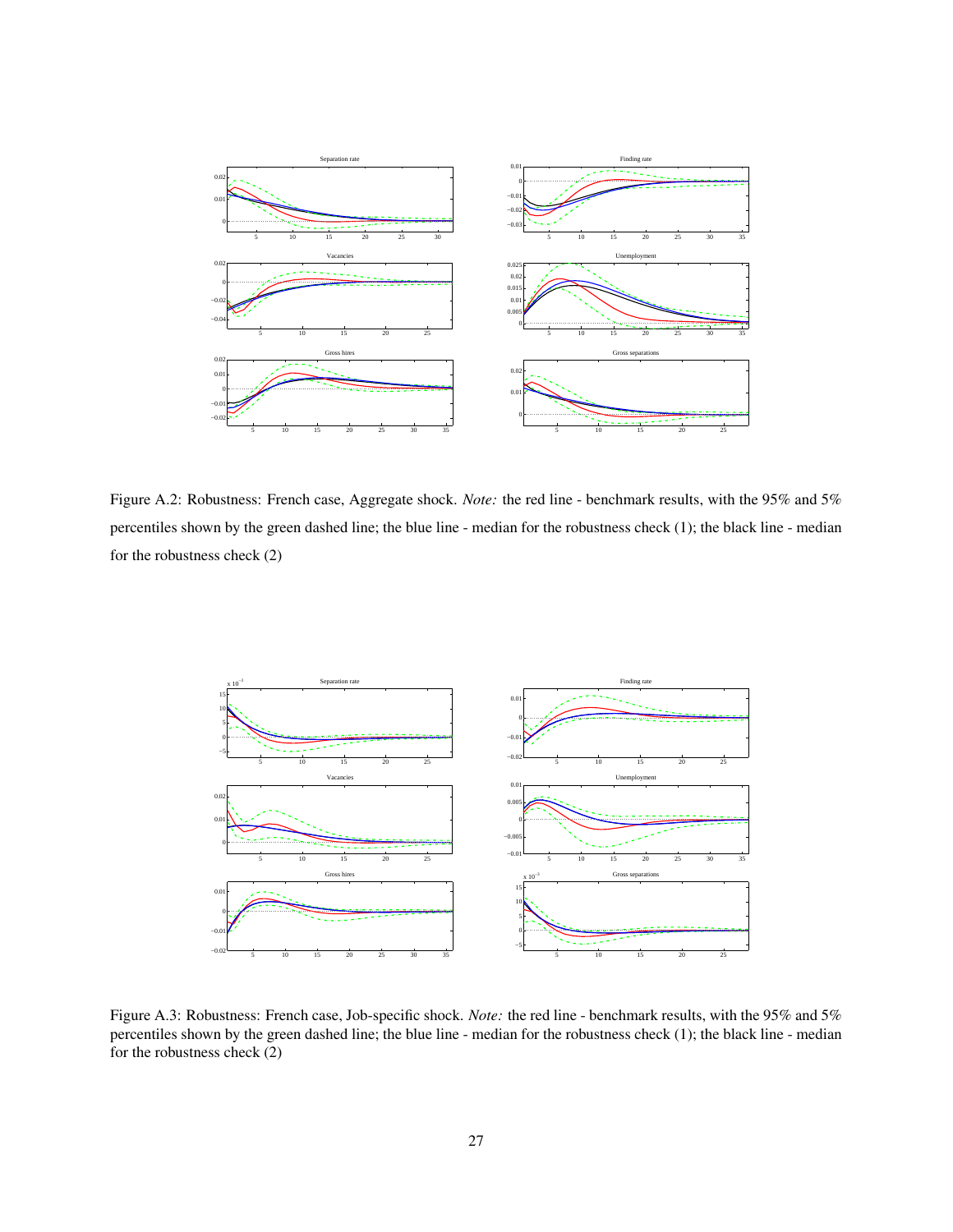<span id="page-29-0"></span>

Figure A.4: Robustness: French case, Search shock. *Note:* the red line - benchmark results, with the 95% and 5% percentiles shown by the green dashed line; the blue line - median for the robustness check (1); the black line - median for the robustness check (2)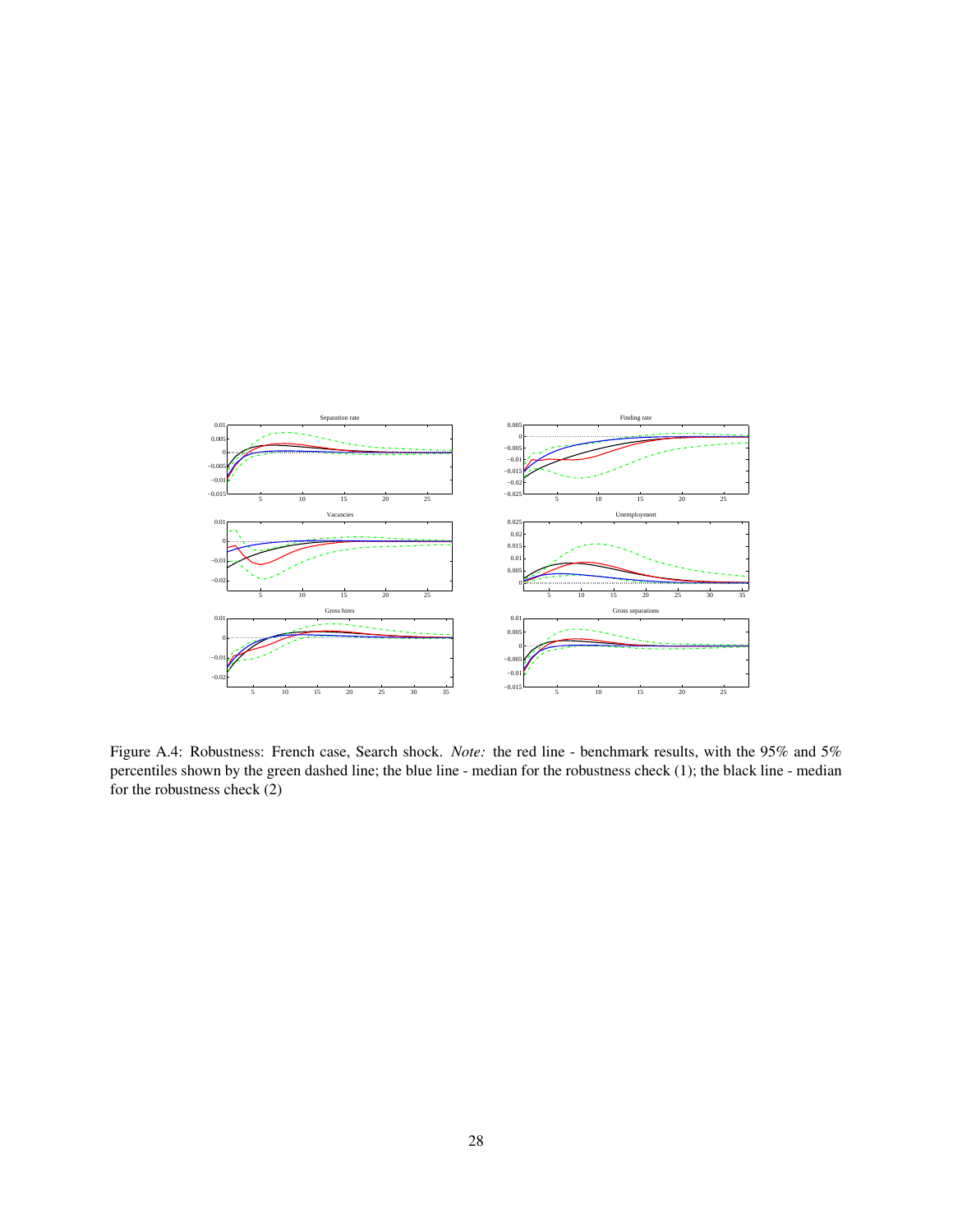### References

- [1] Andolfatto D. 1996. Business cycles and labor-market search. American Economic Review 86: 112-132.
- [2] Barnichon, R. (2011). "The Shimer puzzle and the identification of productivity shocks", mimeo, Universitat Pompeu Fabra.
- [3] Blanchard, O. and Diamond, P. 1989. "The Beveridge Curve," Brookings Papers on Economic Activity, Economic Studies Program, The Brookings Institution, vol. 20(1), pages 1-76.
- [4] Blanchard, O. and Diamond, P. 1990. "The Cyclical Behovior of the Gross Flows of U.S. Workers," Brookings Papers on Economic Activity, Economic Studies Program, The Brookings Institution, vol. 21(2), pages 85-156.
- [5] Davis S, Haltiwanger J. 1999. On the driving forces behind cyclical movements in employment and job reallocation. American Economic Review 89: 1234-1258.
- [6] Canova, F., Lopez-Salido, D. and Michelacci, C. 2009. "The ins and outs of unemployment: An analysis conditional on technology shocks," The Economic Journal 123 (569), pp 515-539.
- [7] Canova, F. and Nicolo, G, 2002. "Monetary disturbances matter for business fluctuations in the G-7," Journal of Monetary Economics, Elsevier, vol. 49(6), pp 1131-1159,
- [8] Canova, F. and Paustian, M., 2011. "Business cycle measurement with some theory", Journal of Monetary Economics, Elsevier, vol. 58(4), pp 345-361.
- [9] Mortensen D, Pissarides C. 1994. "Job creation and job destruction in the theory of unemployment". Review of Economic Studies 61: pp 397-415.
- [10] Elsby M, Hobijn B, Şahin A, 2013. "Unemployment Dynamics in the OECD," The Review of Economics and Statistics, MIT Press, vol. 95(2), pp 530-548
- [11] Faust J. 1998. The robustness of identified VAR conclusions about money. Carnegie-Rochester Conference Series in Public Policy 49: pp 207-244.
- [12] Fry R, Pagan AR. 2011. Sign restrictions in structural vector autoregression: a critical review. Journal of Economic Literature 49: pp 938-960.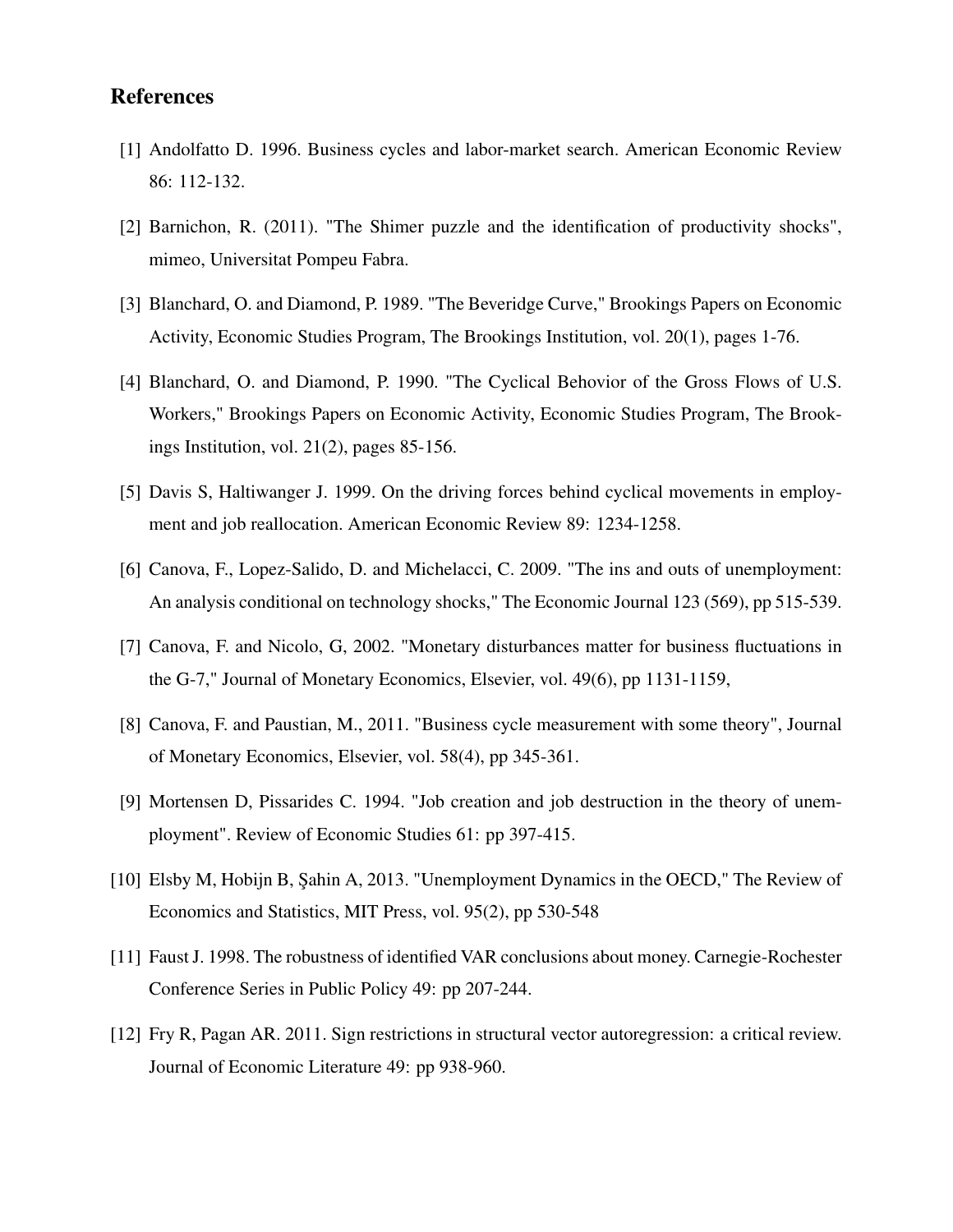- [13] Fujita, S. 2011, Dynamics of worker flows and vacancies: evidence from the sign restriction approach. J. Appl. Econ., 26: pp 89-121.
- [14] Fujita S, Ramey G. 2006." The cyclicality of job loss and hiring", Federal Reserve Bank of Philadelphia working paper 06-17.
- [15] Hairault J-O., Le Barbanchon T. and Sopraseuth T., 2012. "The Cyclicality of the Separation and Job Finding Rates in France," IZA Discussion Papers 6906, Institute for the Study of Labor (IZA).
- [16] Hall R. 2005a. Employment efficiency and sticky wages: Evidence from flows in the labor market. Review of Economics and Statistics 87: pp 397-407.
- [17] Hall R. 2005b. Job loss, job finding, and unemployment in the U.S. economy over the past fifty years. In NBER Macroeconomics Annual 2005; pp 275-310.
- [18] Hosios A. 1994. Unemployment and vacancies with sectoral shifts. American Economic Review 84: 124-144.
- [19] Justiniano A, Michelacci C, 2011. "The Cyclical Behavior of Equilibrium Unemployment and Vacancies in the US and Europe," NBER Working Papers 17429, National Bureau of Economic Research, Inc.
- [20] Paustian M. 2007. Assessing sign restrictions. BE Journal of Macroeconomics Topics 7(1):article 23.
- [21] Petrongolo B,Pissarides C, 2008. "The Ins and Outs of European Unemployment," American Economic Review, American Economic Association, vol. 98(2), pages 256-62.
- [22] Pissarides, C. 2000. Equilibrium Unemployment Theory, 2nd edn, Cambridge, MA: MIT Press.
- [23] Rubio-Ramirez J, Waggoner D, Zha T. 2007. Structural vector autoregressions: theory of identification and algorithms for inference. Working paper, Federal Reserve Bank of Atlanta.
- [24] Shimer R. 2005a. "The cyclical behavior of equilibrium unemployment and vacancies", American Economic Review 95: 25-49.